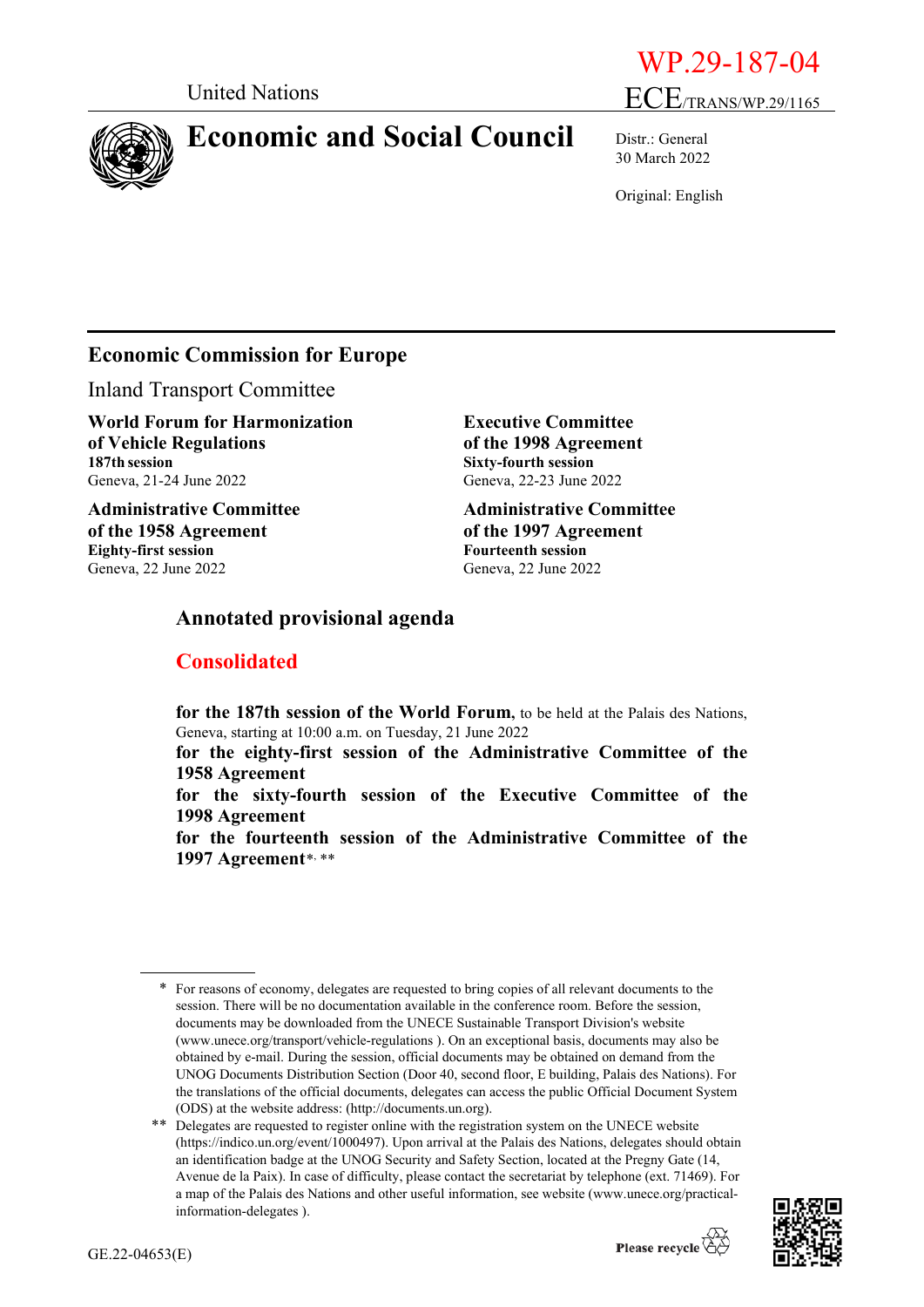## **I. Provisional agendas**

## **A. World Forum for Harmonization of Vehicle Regulations (WP.29)**

- 1. Adoption of the agenda.
- 2. Coordination and organization of work:
- 2.1. Report of the session of the Administrative Committee for the Coordination of Work (WP.29/AC.2);
- 2.2. Programme of work and documentation;
- 2.3. Intelligent Transport Systems and coordination of automated vehicles related activities;
- 3. Consideration of the reports of the Working Parties (GRs) subsidiary to WP.29:
- 3.1. Working Party on Passive Safety (GRSP) (Seventieth session, 6-10 December 2021)
- 3.2. Working Party on Pollution and Energy (GRPE) (Eighty-fifth session, 11-14 January 2022)
- 3.3. Working Party on Automated/Autonomous and Connected Vehicles (GRVA) (Twelfth session 24-28 January 2022)
- 3.4. Working Party on Noise and Tyres (GRBP) (Seventy-fifth session, 8-11 February 2022)
- 3.6. Highlights of the recent sessions
- 3.6.1. Working Party on General Safety Provisions (GRSG) (123rd session, 28 March -1 April 2022)
- 3.6.2. Working Party on Lighting and Light-Signalling (GRE) (Eighty-sixth session, 25-29 April 2022)
- 3.6.3. Working Party on Passive Safety (GRSP) (Seventy-first session, 9-13 May 2022)
- 3.6.4. Working Party on Automated/Autonomous and Connected Vehicles (GRVA) (Thirteenth session, 23-27 May 2022)
- 3.6.4. Working Party on Pollution and Energy (GRPE) (Eighty-sixth session, 31 May -3 June 2022)
- 4. 1958 Agreement:
- 4.1. Status of the Agreement and of the annexed Regulations;
- 4.2. Guidance requested by the Working Parties on matters related to UN Regulations annexed to the 1958 Agreement:
- 4.2.1. Reproduction and reference to private standards in UN Regulations, UN Global Technical Regulations (UN GTRs) and Rules;
- 4.2.2. Guidance on amendments to UN Regulations annexed to the 1958 Agreement;
- 4.2.3. Interpretation of specific UN Regulations
- 4.2.3.1. Proposal for amendments to the Interpretation Document ECE/TRANS/WP.29/2021/59 for UN Regulation No. 155 (Cyber security and cyber security management system)
- 4.3. Development of the International Whole Vehicle Type Approval (IWVTA) system;
- 4.4. Revision 3 to the 1958 Agreement;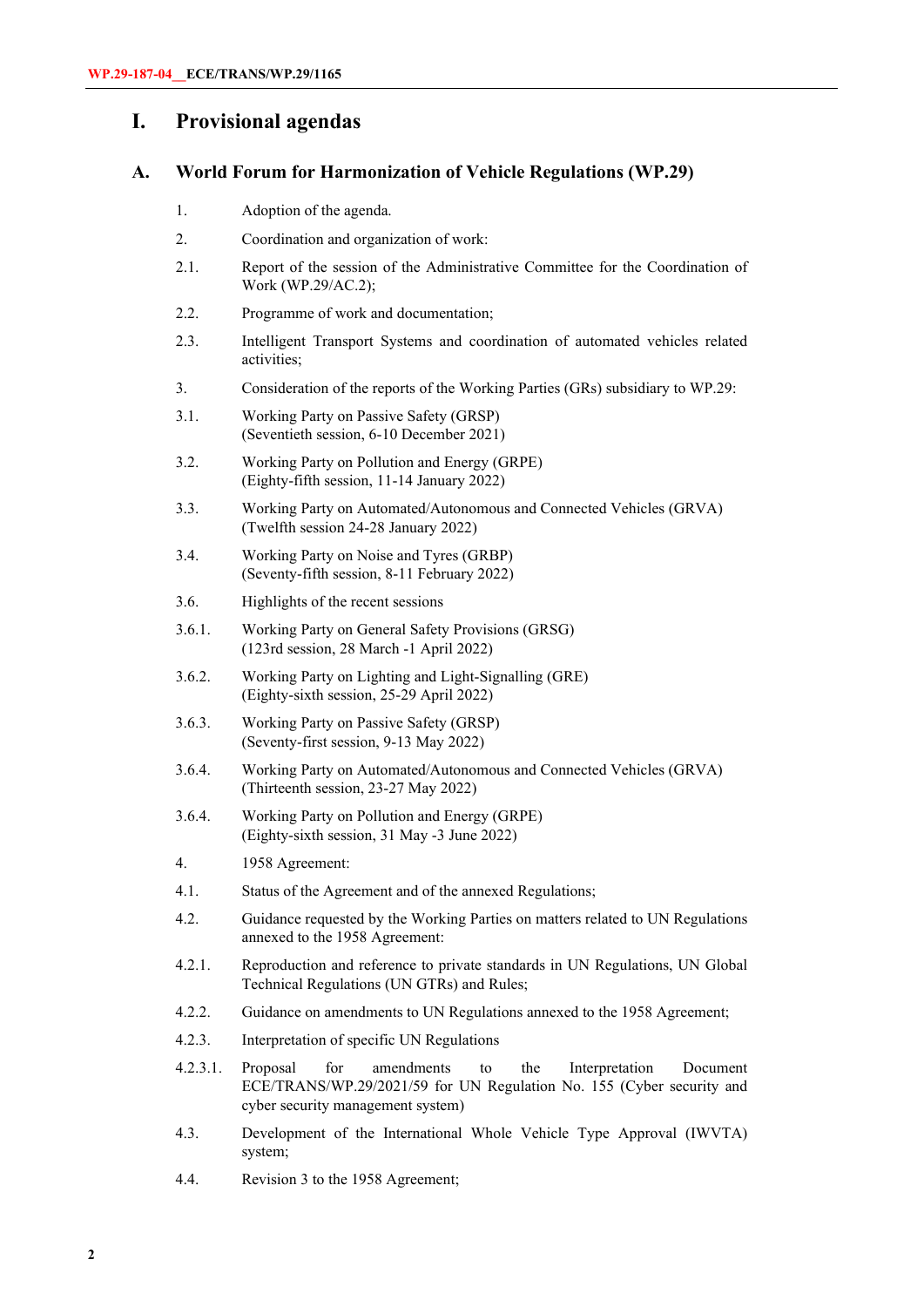- 4.5. Development of an electronic database for the exchange of type approval documentation (DETA);
- 4.5.1. Proposal for amendments to the 'specifications and application guidelines for the Unique Identifier (UI) module', document ECE/TRANS/WP.29/2019/77
- 4.6. Consideration of draft amendments to existing UN Regulations submitted by GRSP;

Proposals not subject to presentation by the GRSP Chair (A-Points):

- 4.6.1. Proposal for Supplement 2 to the 06 series of amendments to UN Regulation No. 22 (Protective helmets)
- 4.6.2. Proposal for Supplement 2 to the 03 series to UN Regulation No. 100 (Electric power trained vehicles)
- 4.6.3. Proposal for Supplement 7 to the 03 series of amendments to UN Regulation No. 129 (Enhanced Child Restraint systems)
- 4.6.4. Proposal for Supplement 4 to the 01 series of amendments to UN Regulation No. 137 (Frontal impact with focus on restraint systems)
- 4.6.5. Proposal for Supplement 3 to the 02 series of amendments to UN Regulation No. 137 (Frontal impact with focus on restraint systems)
- 4.6.6. Proposal for Supplement 2 to the original version to UN Regulation No. 145 (ISOFIX anchorage systems, ISOFIX top tether anchorages and i-Size)

Proposals subject to presentation by the GRSP Chair:

- 4.6.7. Proposal for the 05 series of amendment to UN Regulation No. 12 (Steering mechanism)
- 4.6.8. Proposal for the 03 series of amendment to UN Regulation No. 127 (Pedestrian safety)
- 4.6.9. Proposal for the 02 series of amendments to UN Regulation No. 135 (Pole side impact)
- 4.6.10. Proposal for the 01 series of amendment to UN Regulation No. 136 (Electric
- 4.7. Consideration of draft amendments to existing UN Regulations submitted by GRPE:

Proposals not subject to presentation by the GRPE Chair (A-Points):

- 4.7.1. Proposal for Supplement 8 to the 03 series of amendments to UN Regulation No. 24 (Visible pollutants, measurement of power of C.I. engines (Diesel smoke))
- 4.7.2. Proposal for Supplement 1 to the 07 series of amendments to UN Regulation No. 49 (Emissions of compression ignition and positive ignition (LPG and CNG) engines)
- 4.7.3. Proposal for Supplement 11 to UN Regulation No. 85 (Measurement of the net power and the 30 min. power)
- 4.8. Consideration of draft amendments to existing UN Regulations submitted by GRVA:
- 4.8.1. Proposal for the 02 series of amendments to UN Regulation No. 131 (Advanced Emergency Braking System).
- 4.8.2. Proposal for the 01 series of amendments to UN Regulation No. 157 (Automated Lane Keeping Systems).

Proposals not subject to presentation by the GRVA Chair (A-Points):

4.8.3. Proposal for a Supplement 19 to the 11 series of amendments to UN Regulation No. 13 (Heavy vehicle braking).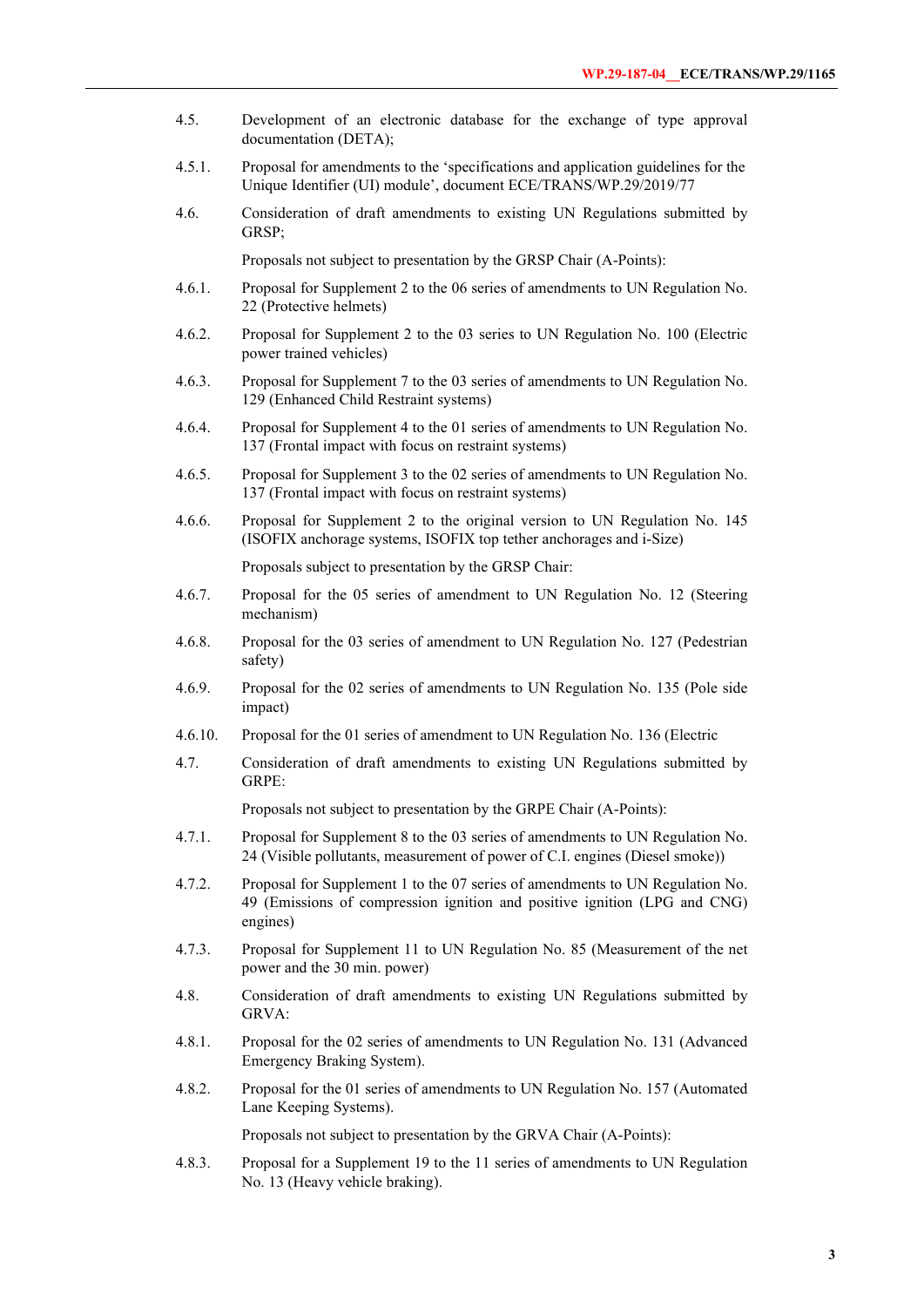- 4.8.4. Proposal for a Supplement 1 to the 12 series of amendments to UN Regulation No. 13 (Heavy vehicle braking).
- 4.8.5. Proposal for a Supplement 4 to UN Regulation No. 13-H (Braking of light vehicles).
- 4.8.6. Proposal for a Supplement 8 to the 03 series of amendments to UN Regulation No. 79 (Steering Equipment).
- 4.8.7. Proposal for a Supplement 3 to the 04 series of amendments to UN Regulation No. 79 (Steering Equipment).
- 4.8.8. Proposal for a Supplement 9 to the 02 series of amendments to UN Regulation No. 90 (Replacement braking parts).
- 4.9. Consideration of draft amendments to existing UN Regulations submitted by GRBP:
- 4.9.1. Proposal for a new 03 series of amendments to UN Regulation No. 117 (Tyre rolling resistance, rolling noise and wet grip)

Proposals not subject to presentation by the GRBP Chair (A-Points):

- 4.9.2. Proposal for Supplement 7 to 03 series of amendments to UN Regulation No. 51 (Noise of M and N categories of vehicles)
- 4.9.3. Proposal for Supplement 25 to the original series of amendments to UN Regulation No. 54 (Tyres for commercial vehicles and their trailers)
- 4.9.4. Proposal for Supplement 20 to the original series of amendments to UN Regulation No. 106 (Tyres for agricultural vehicles and their trailers)
- 4.9.5. Proposal for Supplement 2 to the 01 series of amendments to UN Regulation No. 141 (Tyre pressure monitoring system)
- 4.9.6. Proposal for Supplement 11 to UN Regulation No. 109 (Retreaded tyres for commercial vehicles and their trailers)
- 4.10. Consideration of draft corrigenda to existing UN Regulations submitted by GRs if any;
- 4.11. Consideration of draft corrigenda to existing UN Regulations submitted by the secretariat, if any;
- 4.12. Consideration of proposals for new UN Regulations submitted by the Working Parties subsidiary to the World Forum;
- 4.12.1. Proposal for a new UN Regulation on Reverse Warning
- 4.13. Proposal for amendments to the Consolidated Resolution on the Construction of Vehicles (R.E.3) submitted by the Working Parties to the World Forum for consideration;
- 4.14. Pending proposals for amendments to existing UN Regulations submitted by GRE and GRSG
- 4.14.1. Proposal for Supplement 16 to the 06 series of amendments to UN Regulation No. 48 (Installation of lighting and light-signalling devices)
- 4.14.2. Proposal for Supplement 3 to the 07 series of amendments to UN Regulation No. 48 (Installation of lighting and light-signalling devices)
- 4.14.3. Proposal for Supplement 1 to the 08 series of amendments to UN Regulation No. 48 (Installation of lighting and light-signalling devices)
- 4.14.4. Proposal for the 01 series of amendments to UN Regulation No. 148 (Light signalling devices)
- 4.14.5. Proposal for the 01 series of amendments to UN Regulation No. 149 (Road illumination devices)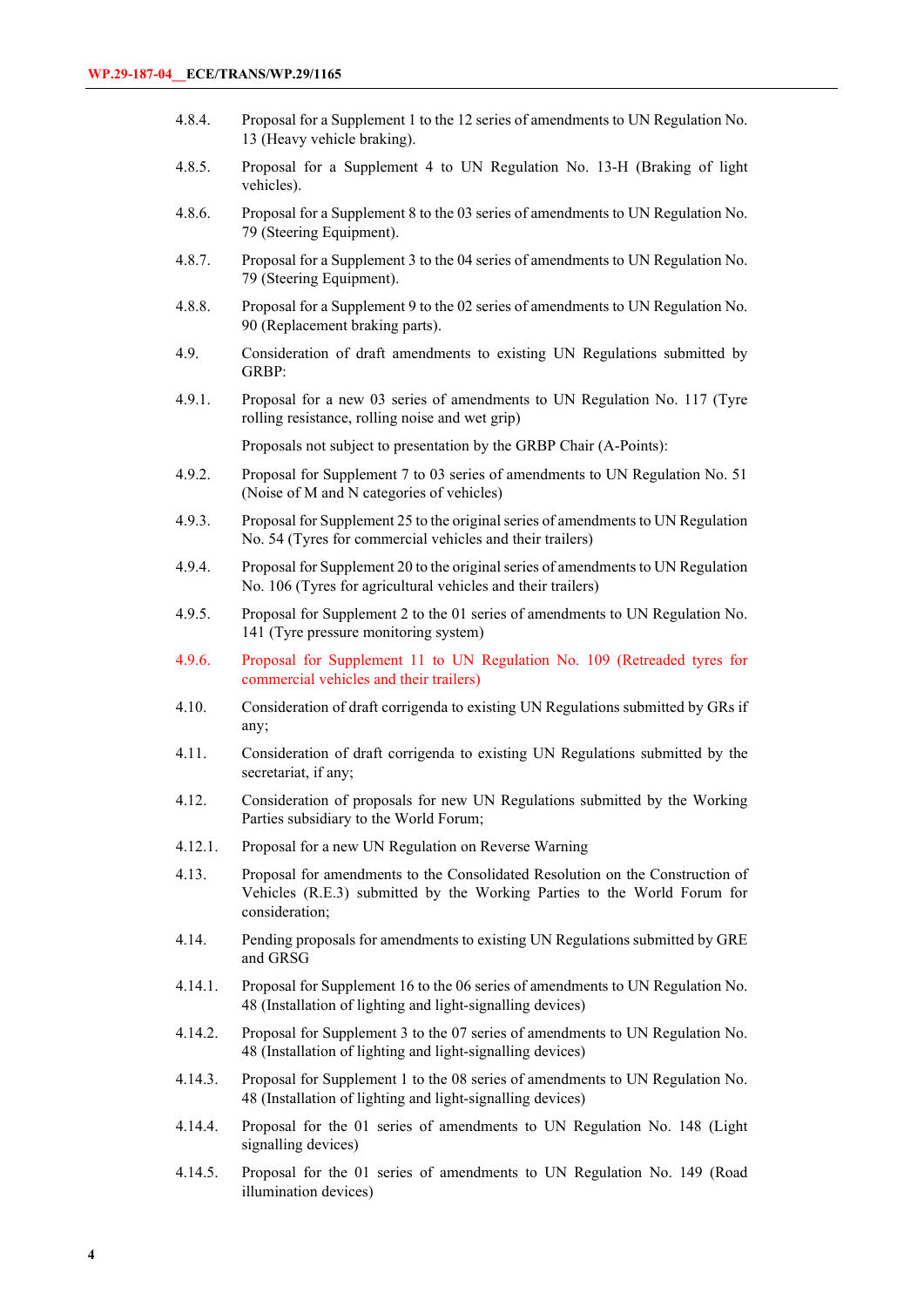4.14.6. Proposal for the 01 series of amendments to UN Regulation No. 150 (Retroreflective devices)

Proposals not subject to presentation by the GRE Chair (A-Points):

- 4.14.7. Proposal for Supplement 8 to the 03 series of amendments to UN Regulation No. 48 (Installation of lighting and light-signalling devices)
- 4.14.8. Proposal for Supplement 21 to the 04 series of amendments to UN Regulation No. 48 (Installation of lighting and light-signalling devices)
- 4.14.9. Proposal for Supplement 16 to the 05 series of amendments to UN Regulation No. 48 (Installation of lighting and light-signalling devices)
- 4.14.10. Proposal for Supplement 23 to the 01 series of amendments to UN Regulation No. 53 (Installation of lighting and light-signalling devices for L3 vehicles)
- 4.14.11. Proposal for Supplement 6 to the 02 series of amendments to UN Regulation No. 53 (Installation of lighting and light-signalling devices for L3 vehicles)
- 4.14.12. Proposal for Supplement 3 to the 03 series of amendments to UN Regulation No. 53 (Installation of lighting and light-signalling devices for L3 vehicles)
- 4.14.13. Proposal for Supplement 14 to the 01 series of amendments to UN Regulation No. 74 (Installation of lighting and light-signalling devices for mopeds)
- 4.14.14. Proposal for Supplement 2 to the 02 series of amendments to UN Regulation No. 74 (Installation of lighting and light-signalling devices for mopeds)
- 4.14.15. Proposal for Supplement 4 to the 01 series of amendments to UN Regulation No. 86 (Installation of lighting and light-signalling devices for agricultural vehicles)
- 4.14.16. Proposal for Supplement 1 to the 02 series of amendments to UN Regulation No. 86 (Installation of lighting and light-signalling devices for agricultural vehicles)

Proposals not subject to presentation by the GRSG Chair (A-Points):

- 4.14.17. Proposal for Supplement 3 to the original series of amendments to UN Regulation No. 162 (Immobilizers)
- 4.15. Proposal for amendments to Mutual Resolutions;
- 4.16. Proposal for new Resolutions submitted by GRs:
- 4.16.1. Proposal for a new Consolidated Resolution concerning Exhaust Ultra-Fine Particle Number Measurement For Heavy Duty Engines.
- 5. 1998 Agreement:
- 5.1. Status of the Agreement, including the implementation of paragraph 7.1 of the Agreement;
- 5.2. Consideration of draft UN GTRs and/or draft amendments to established UN GTRs;
- 5.3. Consideration of technical regulations to be listed in the Compendium of Candidates for UN GTRs, if any;
- 5.4. Guidance, by consensus decision, on those elements of draft global technical regulations that have not been resolved by the Working Parties subsidiary to the World Forum, if any;
- 5.5. Implementation of the 1998 Agreement Programme of Work by the Working Parties subsidiary to the World Forum;
- 6. Exchange of views on national/regional rulemaking procedures and implementation of established UN Regulations and/or UN GTRs into national/regional law;
- 7. 1997 Agreement (Periodical Technical Inspections):
- 7.1. Status of the Agreement;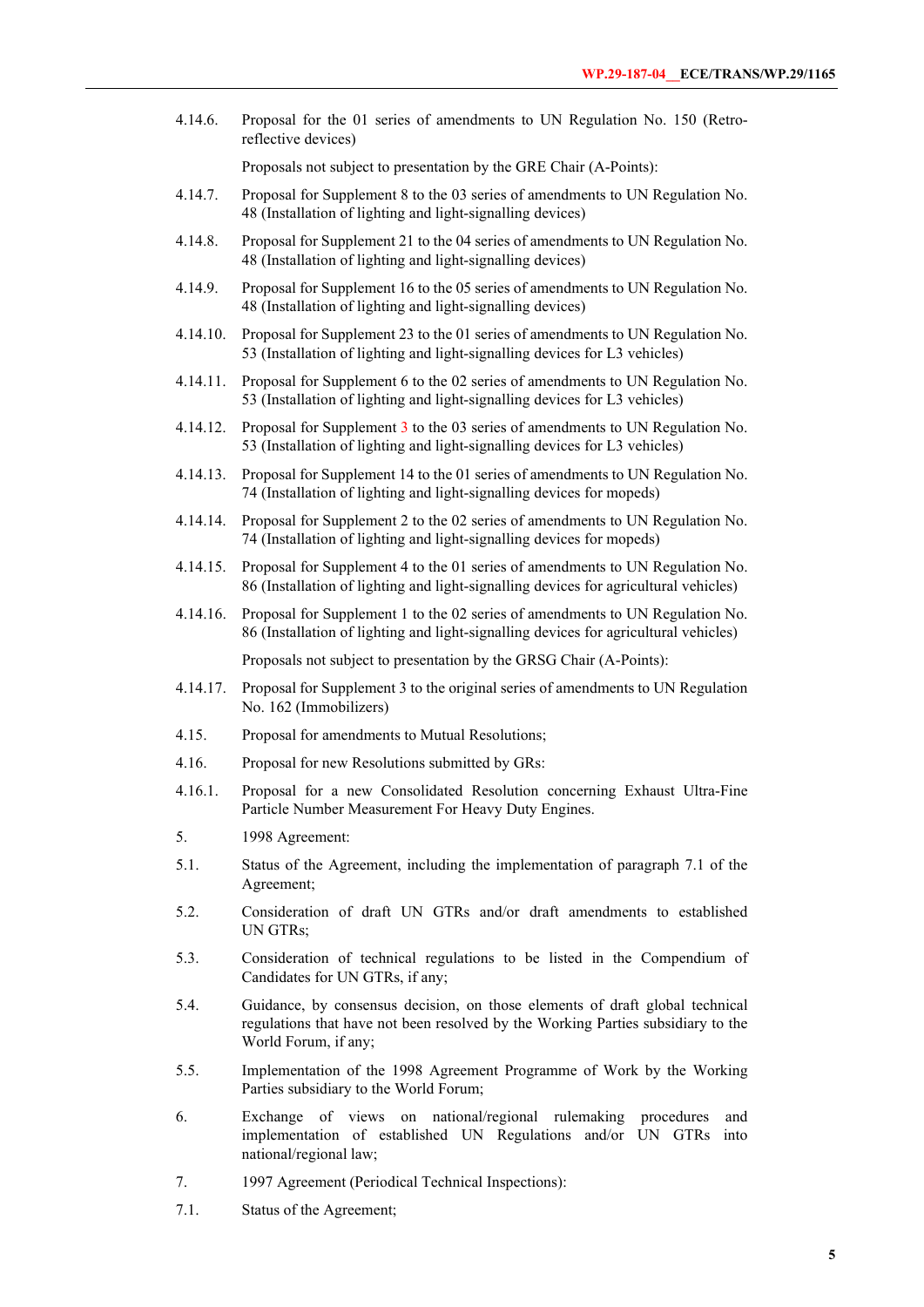- 7.2. Amendments to the 1997 Agreement;
- 7.3. Establishment of new Rules annexed to the 1997 Agreement;
- 7.4. Update of Rules annexed to the 1997 Agreement;
- 7.5. Update of Resolution R.E.6 related to requirements for testing equipment, for skills and training of inspectors and for supervision of test centres;
- 7.6. Vehicle whole-life compliance;
- 8. Other business:
- 8.1. Consistency between the provisions of the 1968 Vienna Convention and the technical provisions for vehicles of UN Regulations and UN GTRs adopted in the framework of the 1958 and 1998 Agreements;
- 8.2. Proposal for amendments to the Consolidated Resolution on the Construction of Vehicles (R.E.3);
- 8.3. UNRSF project on safer and cleaner used vehicles for Africa;
- 8.4. Documents for publication;
- 8.5. General approach to measurement uncertainties in UN Regulations;
- 9. Adoption of the report.

## **B. Administrative Committee of the 1958 Agreement (AC.1)**

- 10. Establishment of the Committee AC.1.
- 11. Proposals for amendments and corrigenda to existing Regulations and for new UN Regulations – Voting by AC.1.

## **C. Executive Committee of the 1998 Agreement (AC.3)**

- 12. Establishment of the Executive Committee AC.3 and election of officers for the year 2022.
- 13. Monitoring of the 1998 Agreement: Reports of the Contracting Parties on the transposition of UN GTRs and their amendments into their national/regional law.
- 14. Consideration and vote by AC.3 of draft UN GTRs and/or draft amendments to established UN GTRs, if any:
- 14.1. Proposal for a new UN GTR, if any:
- 14.1.1. Proposal for a new UN GTR on durability of pollution-control devices for twoand three-wheelers.
- 14.2. Proposal for amendments to a UN GTR, if any;
- 14.2.1. Proposal for a new Amendment 5 to UN GTR No. 2 (World-wide Motorcycle emissions Test Cycle (WMTC))
- 14.3. Proposal for amendments to the Mutual Resolutions of the 1958 and the 1998 Agreement, if any;
- 14.4. Proposal for new Mutual Resolutions of the 1958 and the 1998 Agreement, if any.
- 15. Consideration of technical regulations to be listed in the Compendium of Candidates for UN GTRs, if any.
- 16. Guidance, by consensus decision, on those elements of draft UN GTRs that have not been resolved by the Working Parties subsidiary to the World Forum, if any.
- 17. Progress on the development of new UN GTRs and of amendments to established UN GTRs: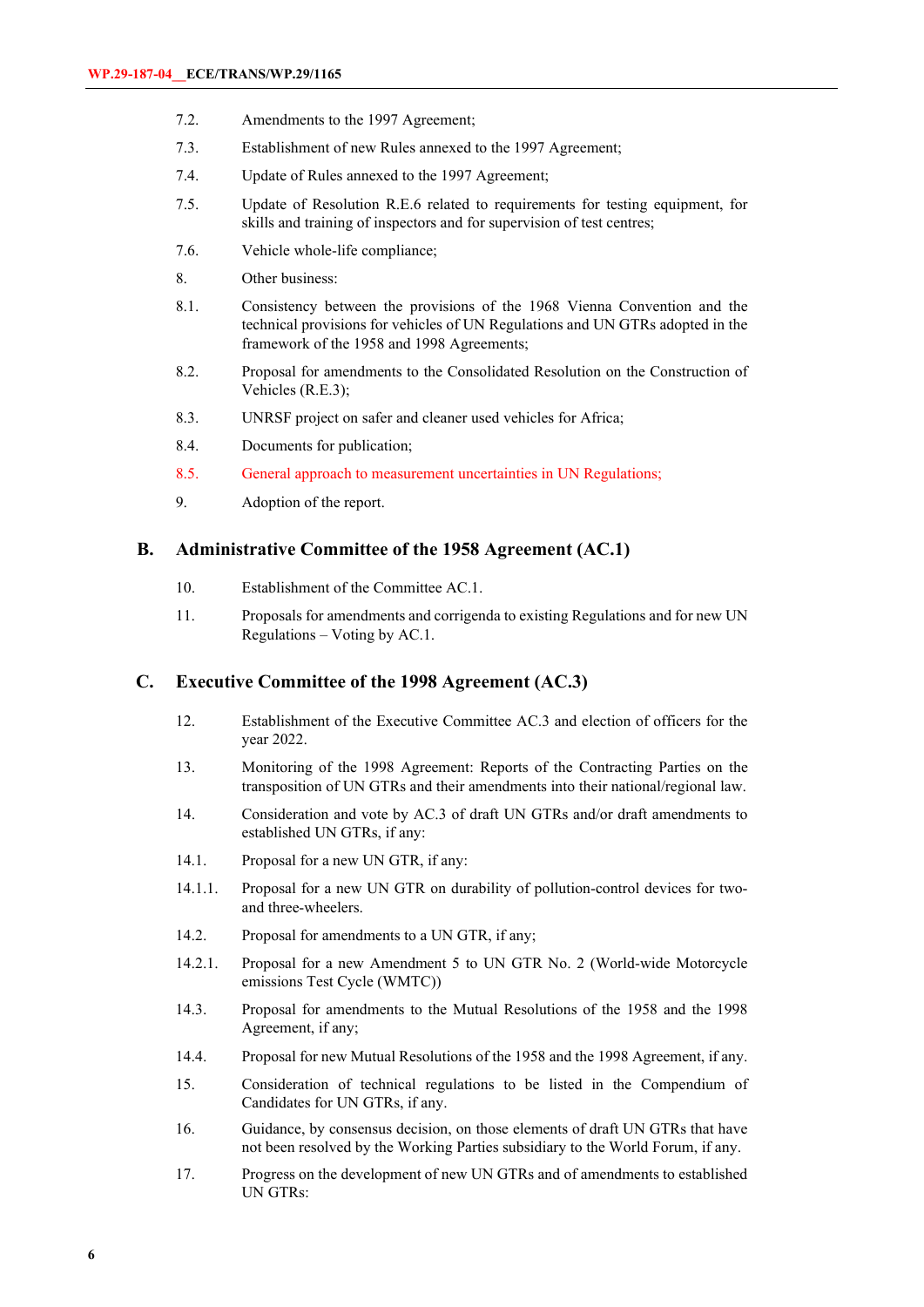- 17.1. UN GTR No. 2 (Worldwide Motorcycle Emission Test Cycle (WMTC));
- 17.2. UN GTR No. 3 (Motorcycle braking);
- 17.3. UN GTR No. 8 (Electronic stability control systems (ESC));
- 17.4. UN GTR No. 9 (Pedestrian safety);
- 17.5. UN GTR No. 13 (Hydrogen and Fuel Cell Vehicles (HFCV) Phase 2);
- 17.6. UN GTR No. 15 (Worldwide harmonized Light Vehicle Test Procedures (WLTP)  $-$  Phase 2);
- 17.7. UN GTR No. 16 (Tyres);
- 17.8. UN GTR No. 20 (Electric Vehicles Safety (EVS));
- 17.9. UN GTR No. 21 (Determination of electrified vehicle power (Electric vehicles and the environment));
- 17.10. Draft UN GTR on Quiet Road Transport Vehicles (QRTV);
- 17.11. Draft UN GTR on Global Real Driving Emissions (GRDE);
- 17.12. UN GTR No.22 on in-vehicle battery durability (Electric vehicles and the environment);
- 17.13. Proposal for a draft UN GTR on durability of after treatment devices for two- and three-wheeled motor vehicles (Environmental and Propulsion Performance Requirements of L-category vehicles);
- 17.14. Proposal for a draft UN GTR on brake particulate emissions.
- 18. Items on which the exchange of views and data should continue or begin:
- 18.1. Event Data Recorder (EDR).
- 19. Other business.

## **D. Administrative Committee of the 1997 Agreement (AC.4)**

- 20. Establishment of the Committee AC.4 and election of officers for the year 2022.
- 21. Amendments to Rules annexed to the 1997 Agreement.
- 22. Establishment of new Rules to be annexed to the 1997 Agreement.
- 23. Other business.

## **II. Annotations and list of documents**

## **A. World Forum for Harmonization of Vehicle Regulations (WP.29)**

## **1. Adoption of the agenda**

In accordance with Chapter III, Rule 7 of the Rules of Procedure of the World Forum for Harmonization of Vehicle Regulations (WP.29) (TRANS/WP.29/690, Amend.1 and Amend.2), the first item on the provisional agenda is the adoption of the agenda.

#### **Documentation**

| ECE/TRANS/WP.29/1165 and Add.1 | Annotated provisional agenda for the 187th<br>session |
|--------------------------------|-------------------------------------------------------|
| WP.29-187-03                   | Running order of the $187th$ session of WP.29         |
| WP.29-187-04                   | Consolidated agenda                                   |

#### **2. Coordination and organization of work**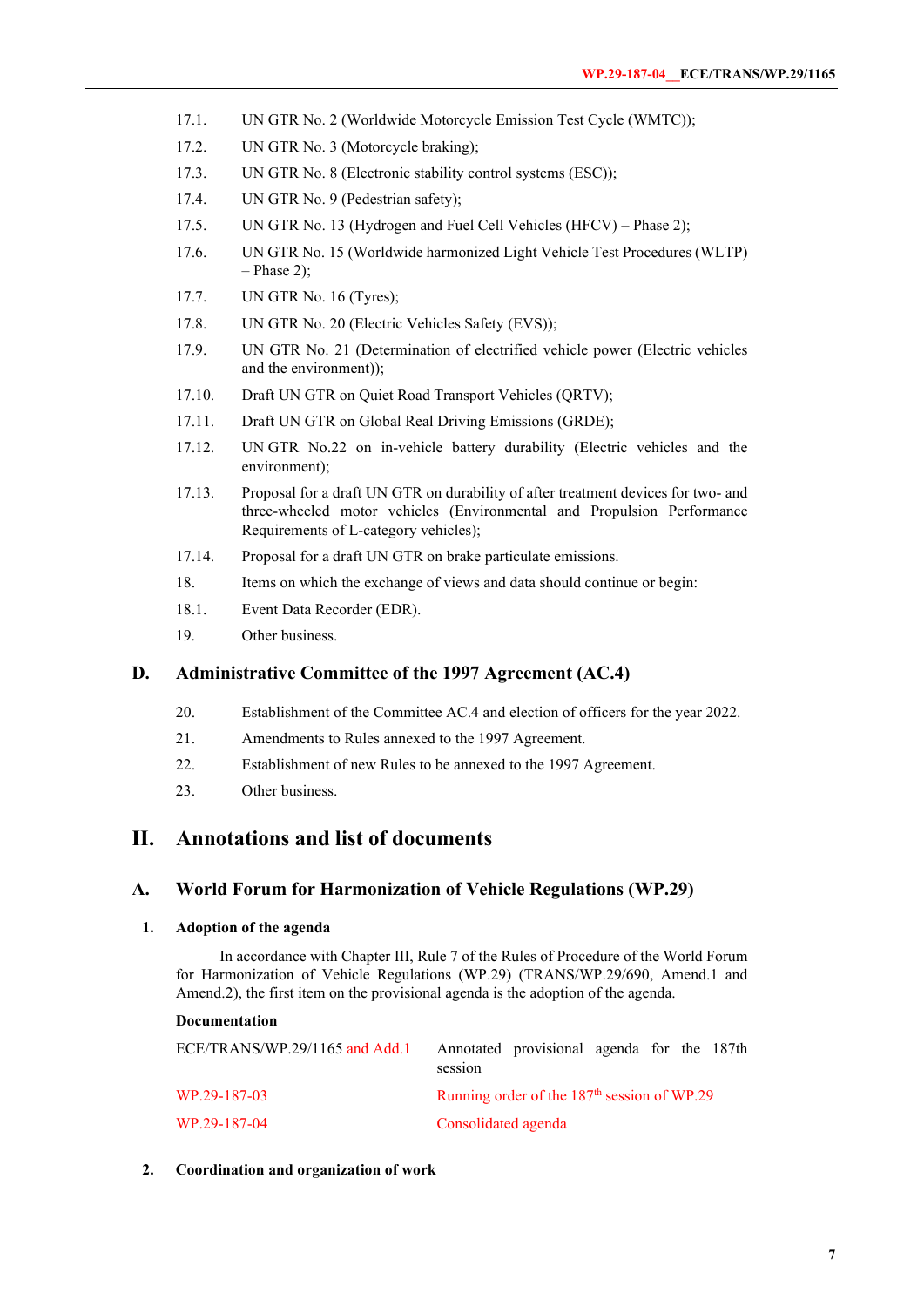*2.1. Report of the session of the Administrative Committee for the Coordination of Work (WP.29/AC.2)* 

The Chair of the Administrative Committee (WP.29/AC.2) will report on the discussions held during its 139th session and submit the recommendations of the Administrative Committee to the World Forum for consideration and adoption.

*2.2. Programme of work and documentation*

The World Forum may wish to consider the programme of work and the list of Informal Working Groups (IWGs).

#### **Documentation**

| ECE/TRANS/WP.29/2022/1/Rev.1 | Programme of work                                                 |
|------------------------------|-------------------------------------------------------------------|
| WP.29-187-01                 | List of informal working groups                                   |
| WP.29-187-02                 | Draft calendar of meetings for 2023                               |
| WP.29-186-02/Rev.2           | Draft calendar of meetings for 2022                               |
| WP.29-187-18                 | Nomination/Voting of Chair/Vice-Chairs under<br>current situation |
| WP.29-187-25                 | <b>Intellectual Property Rights Policy</b>                        |

*2.3. Intelligent Transport Systems and coordination of automated vehicles related activities* 

The World Forum agreed to continue consideration of the work related to automated vehicles. WP.29 is expected to coordinate the activities within its GRs towards possible regulatory development for automated vehicles in the legal framework of both the 1958 and 1998 Agreements (ECE/TRANS/WP.29/1139, para. 35). The World Forum is invited to continue consideration of the proposals developed under the Framework Document on Automated Vehicles (ECE/TRANS/WP.29/2019/34/Rev.2 as amended by ECE/TRANS/WP.29/2021/151).

#### **Documentation**

| <u>/TRANS/WP 20/2022/56</u> | <b>Proposal for Guidelines and Recommendations</b><br>concerning Safety Requirements for Automated<br><b>Driving Systems</b>                           |
|-----------------------------|--------------------------------------------------------------------------------------------------------------------------------------------------------|
| ECE/TRANS/WP.29/2022/57     | Proposal for the second iteration of the New<br>Assessment/Test Method for Automated Driving<br>- Master Document.                                     |
|                             | ECE/TRANS/WP.29/GRVA/12, para. 24, based<br>ECE/TRANS/WP.29/GRVA/2022/2,<br>on<br><b>as</b><br>amended by GRVA-12-12 and reproduced in<br>WP.29-186-09 |
| ECE/TRANS/WP.29/2022/58     | Proposal for the New Assessment/Test Method<br>for Automated Driving (NATM) Guidelines for<br>Validating Automated Driving System                      |
| WP.29-187-08                | Amendments to ECE/TRANS/WP.29/2022/58                                                                                                                  |
| ECE/TRANS/WP.29/2022/60     | Proposal for recommendations on uniform<br>provisions concerning cyber security and<br>software updates.                                               |
|                             | ECE/TRANS/WP.29/GRVA/12, para. 47, based                                                                                                               |

on ECE/TRANS/WP.29/GRVA/2022/5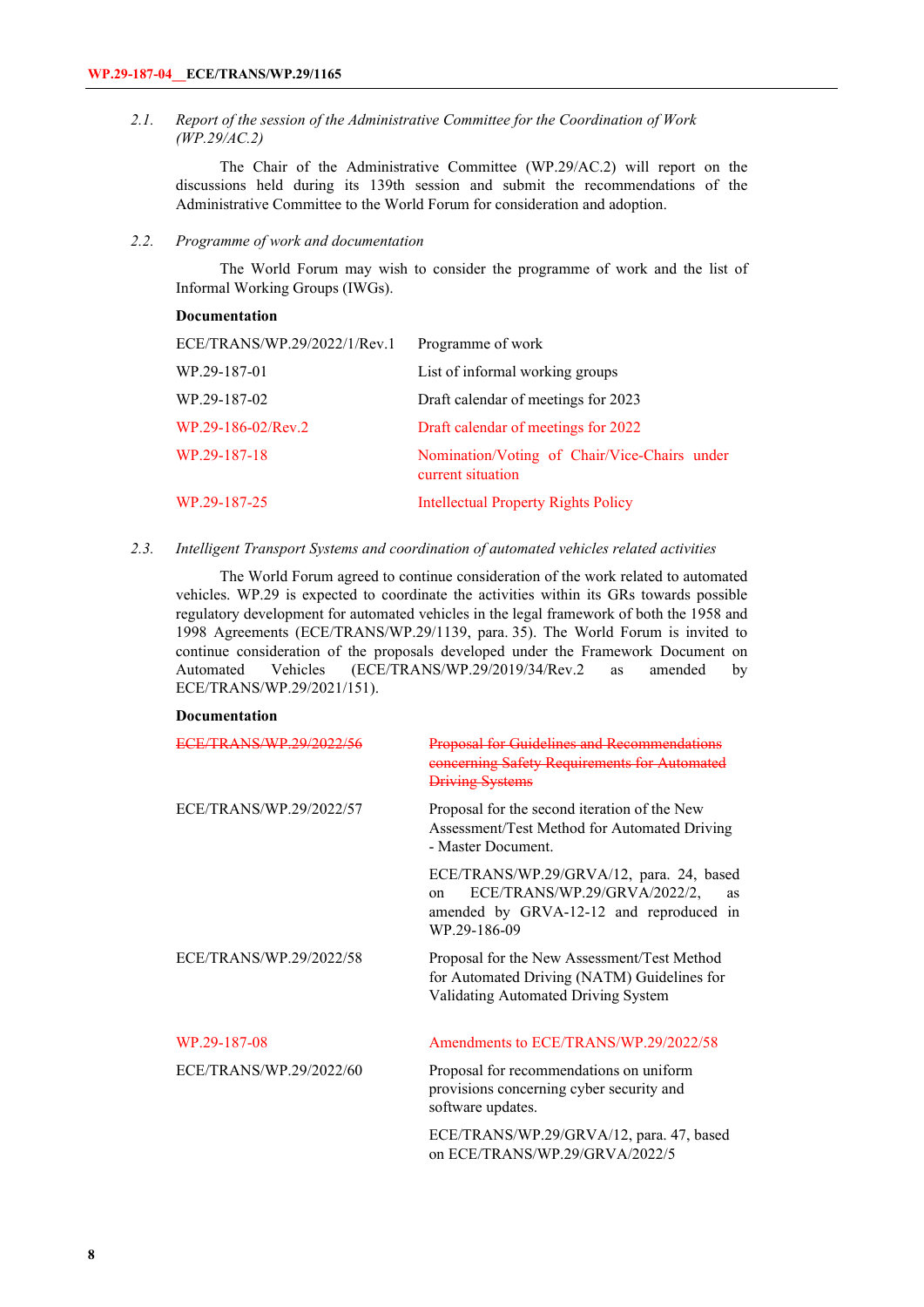| WP.29-187-10 | Guidelines and Recommendations<br>concerning Safety Requirements for Automated<br><b>Driving Systems</b> |
|--------------|----------------------------------------------------------------------------------------------------------|
| WP.29-187-24 | Automated Driving Road Map - Main messages<br>from GRVA-12-18                                            |

*3. Consideration of the reports of the Working Parties (GRs) subsidiary to WP.29*

The World Forum is expected to consider and approve the reports of the Working Parties on Passive Safety (GRSP), on Noise and Tyres (GRBP), on Automated/Autonomous and Connected Vehicles (GRVA), and Lighting and Light-Signalling (GRE).

*3.1. Working Party on Passive Safety (GRSP) (Seventieth session, 6-10 December 2021)*

#### **Documentation**

ECE/TRANS/WP.29/GRSP/70 Report of the seventieth session of GRSP

*3.2. Working Party on Pollution and Energy (GRPE) (Eighty-fifth session, 11-14 January 2022)*

#### **Documentation**

ECE/TRANS/WP.29/GRPE/85 Report of the eighty-fifth session of GRPE

*3.3. Working Party on Automated/Autonomous and Connected Vehicles (GRVA)* (Twelfth session 24-28 January 2022)

#### **Documentation**

ECE/TRANS/WP.29/GRVA/12 Report of the twelfth session of GRVA

*3.4. Working Party on Noise and Tyres (GRBP) (Seventy-fifth session, 8-11 February 2022)*

#### **Documentation**

ECE/TRANS/WP.29/GRBP/75 Report of the seventy-fifth session of GRBP

- *3.6. Highlights of the recent sessions*
- 3.6.1. Working Party on General Safety Provisions (GRSG) (123rd session, 28 March -1 April 2022)

The Chair of GRSG will report orally on the highlights of the session.

3.6.2. Working Party on Lighting and Light-Signalling (GRE) (Eighty-sixth session, 25-29 April 2022)

The Chair of GRE will report orally on the highlights of the session.

3.6.3. Working Party on Passive Safety (GRSP) (Seventy-first session, 9-13 May 2022)

The Chair of GRSP will report orally on the highlights of the session.

3.6.4. Working Party on Automated/Autonomous and Connected Vehicles (GRVA) (Thirteenth session, 23-27 May 2022)

The Chair of GRVA will report orally on the highlights of the session.

3.6.4. Working Party on Pollution and Energy (GRPE) (Eighty-sixth session, 31 May -3 June 2022)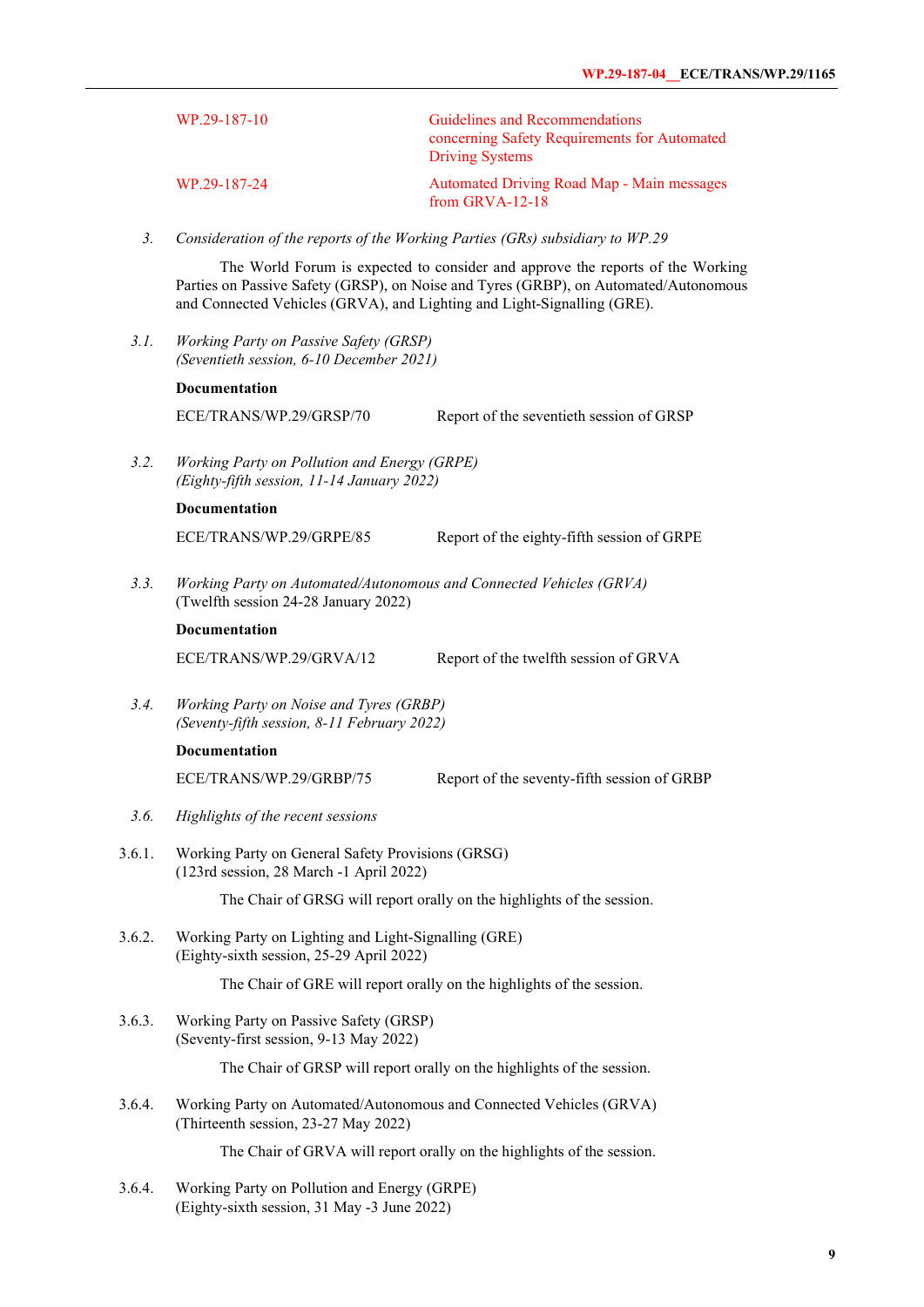The Chair of GRPE will report orally on the highlights of the session.

#### **4. 1958 Agreement**

*4.1. Status of the Agreement and of the annexed Regulations*

The secretariat will present the status of the Agreement and of the annexed UN Regulations on the basis of a new version of ECE/TRANS/WP.29/343/Rev.30, containing all information received by secretariat up to 22 May 2020. Subsequent modifications to the original status document will be available in the document "informal updated version of ECE/TRANS/WP.29/343/Rev.30". The document will be available at ECE/TRANS/WP.29/343/Rev.30". The document will be available at [\(https://unece.org/status-1958-agreement-and-annexed-regulations\)](https://unece.org/status-1958-agreement-and-annexed-regulations).

Information on notified Type Approval Authorities and designated Technical Services is made available via the online tool: [https://apps.unece.org/WP29\\_application/](https://apps.unece.org/WP29_application/)

*4.2. Guidance requested by the Working Parties on matters related to UN Regulations annexed to the 1958 Agreement*

The World Forum may wish to consider and to provide guidance on any matter related to the 1958 Agreement at the request of the Chairs of the Working Parties subsidiary to WP.29.

*4.2.1. Reproduction and reference to private standards in UN Regulations, UN Global Technical Regulations (UN GTRs) and Rules*

The World Forum agreed to resume consideration of this issue.

*4.2.2. Guidance on amendments to UN Regulations annexed to the 1958 Agreement*

The World Forum agreed to continue consideration of this issue which affects both the current version of the 1958 Agreement (Revision 3) as well as its previous version. WP.29 may wish to continue considerations on the update of the guidelines on amendments to UN Regulations at the June 2022 session, if any.

*4.2.3. Interpretation of specific UN Regulations*

The World Forum may wish to consider proposals for Interpretation Documents for UN Regulations, if any:

4.2.3.1. ECE/TRANS/WP.29/2022/61 Proposal for amendments to the Interpretation Document ECE/TRANS/WP.29/2021/59 for UN Regulation No. 155 (Cyber security and cyber security management system).

> ECE/TRANS/WP.29/GRVA/12, para. 46, based on ECE/TRANS/WP.29/2021/59, as amended by GRVA-12-37

*4.3. Development of the International Whole Vehicle Type Approval (IWVTA) system*

The Chair of the Informal Working Group on IWVTA will report on the work progress made during the meetings of the group and of the two subgroups in charge of drafting the amendments to the Agreement and to UN Regulation No. 0.

| - Documentation |                                                 |
|-----------------|-------------------------------------------------|
| WP.29-187-19    | IWG on IWVTA report to WP.29                    |
| WP.29-187-20    | UN Regulation No. $0 - 05$ series of amendments |

#### *4.4. Revision 3 to the 1958 Agreement*

**Documentation**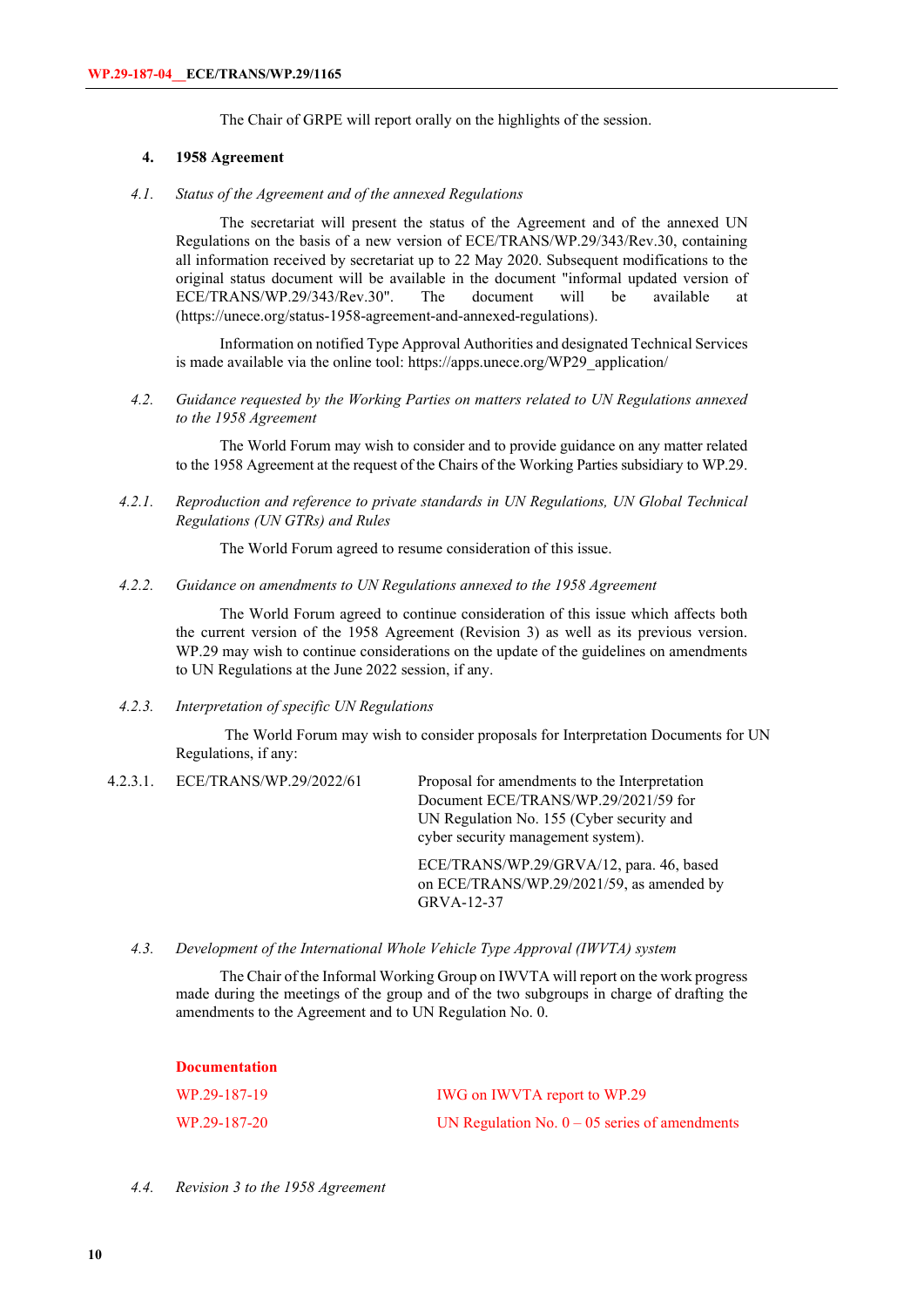The World Forum may wish to be informed on the implementation status of the Revision 3 of the 1958 Agreement.

*4.5. Development of an electronic database for the exchange of type approval documentation (DETA)*

The expert from Germany will report on the current hosting activities of DETA.

The secretariat will report on the situation for hosting of DETA by UNECE.

|        | <b>Documentation</b>    |                                                                                                                                                                                                                                                                    |
|--------|-------------------------|--------------------------------------------------------------------------------------------------------------------------------------------------------------------------------------------------------------------------------------------------------------------|
|        | WP.29-187-15            | Unique Identifier $-$ the impact in periodic and<br>roadside inspection                                                                                                                                                                                            |
| 4.5.1. | ECE/TRANS/WP.29/2022/62 | Proposal for amendments to the 'specifications'<br>and application guidelines for the Unique<br>Identifier (UI) module', document<br>ECE/TRANS/WP.29/2019/77<br>ECE/TRANS/WP.29/1161, para. 70, based on<br>ECE/TRANS/WP.29/2019/77, as amended by<br>WP.29-185-13 |
|        |                         |                                                                                                                                                                                                                                                                    |

*4.6. Consideration of draft amendments to existing UN Regulations submitted by GRSP*

The World Forum will consider the following proposals and may decide to submit them to the Administrative Committee of the 1958 Agreement (AC.1) with recommendations on its adoption by vote.

Proposals not subject to presentation by the GRSP Chair (A-Points):

| 4.6.1. ECE/TRANS/WP.29/2022/63 | Proposal for Supplement 2 to the 06 series of<br>amendments to UN Regulation No. 22 (Protective<br>helmets)                              |
|--------------------------------|------------------------------------------------------------------------------------------------------------------------------------------|
|                                | (ECE/TRANS/WP.29/GRSP/70, para. 16, based on<br>ECE/TRANS/WP.29/GRSP/2021/24 as amended<br>by Annex III to the report                    |
| 4.6.2. ECE/TRANS/WP.29/2022/64 | Proposal for Supplement 2 to the 03 series to UN<br>Regulation No. 100 (Electric power trained<br>vehicles)                              |
|                                | (ECE/TRANS/WP.29/GRSP/70, para. 17, based on<br>GRSP-70-26 as reproduced by Annex IV to the<br>report.                                   |
| 4.6.3. ECE/TRANS/WP.29/2022/65 | Proposal for Supplement 7 to the 03 series of<br>amendments to UN Regulation No. 129 (Enhanced<br>Child Restraint systems)               |
|                                | (ECE/TRANS/WP.29/GRSP/70, para. 20, based on<br>ECE/TRANS/WP.29/GRSP/2021/7 as amended by<br>Annex VI to the report.                     |
| 4.6.4. ECE/TRANS/WP.29/2022/66 | Proposal for Supplement 4 to the 01 series of<br>amendments to UN Regulation No. 137 (Frontal<br>impact with focus on restraint systems) |
|                                | (ECE/TRANS/WP.29/GRSP/70, para. 26, based on<br>ECE/TRANS/WP.29/GRSP/2021/23, not amended                                                |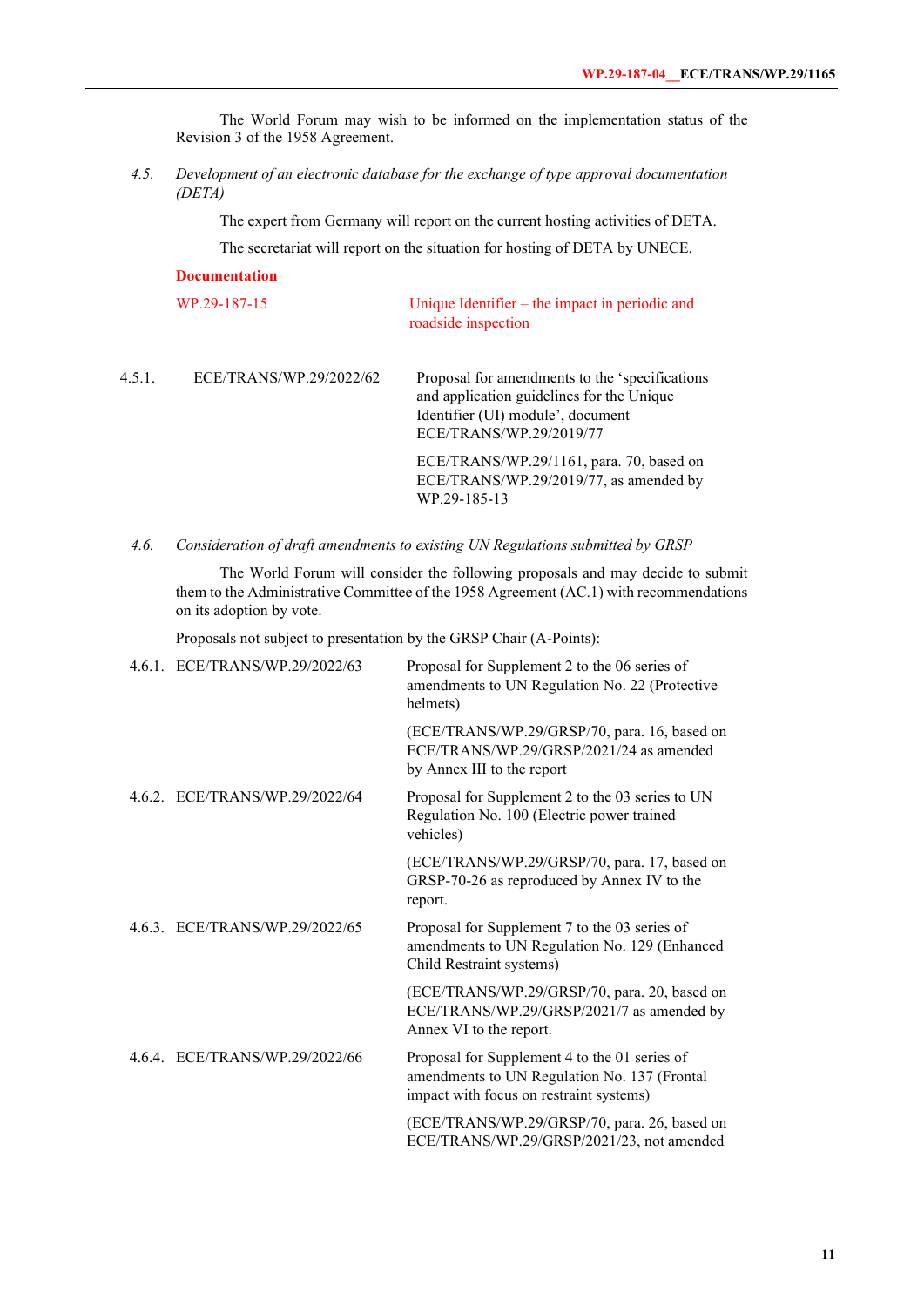| 4.6.5. ECE/TRANS/WP.29/2022/67                      | Proposal for Supplement 3 to the 02 series of<br>amendments to UN Regulation No. 137 (Frontal<br>impact with focus on restraint systems)             |
|-----------------------------------------------------|------------------------------------------------------------------------------------------------------------------------------------------------------|
|                                                     | (ECE/TRANS/WP.29/GRSP/70, para. 26, based on<br>ECE/TRANS/WP.29/GRSP/2021/23, not amended                                                            |
| 4.6.6. ECE/TRANS/WP.29/2022/68                      | Proposal for Supplement 2 to the original version<br>to UN Regulation No. 145 (ISOFIX anchorage<br>systems, ISOFIX top tether anchorages and i-Size) |
|                                                     | (ECE/TRANS/WP.29/GRSP/70, para. 27, based on<br>ECE/TRANS/WP.29/GRSP/2021/27 not amended                                                             |
| Proposals subject to presentation by the GRSP Chair |                                                                                                                                                      |
| 4.6.7. ECE/TRANS/WP.29/2022/69                      | Proposal for the 05 series of amendment to UN<br>Regulation No. 12 (Steering mechanism)                                                              |
|                                                     | ECE/TRANS/WP.29/GRSP/70, para. 8, based on<br>ECE/TRANS/WP.29/GRSP/2021/18, as amended<br>by Annex II to the report                                  |
| 4.6.8. ECE/TRANS/WP.29/2022/70                      | Proposal for the 03 series of amendment to UN<br>Regulation No. 127 (Pedestrian safety)                                                              |
|                                                     | (ECE/TRANS/WP.29/GRSP/70, para. 18, based on<br>ECE/TRANS/WP.29/GRSP/2021/28 as amended<br>by Annex V to the report.                                 |
| 4.6.9. ECE/TRANS/WP.29/2022/71                      | Proposal for the 02 series of amendments to UN<br>Regulation No. 135 (Pole side impact)                                                              |
|                                                     | ECE/TRANS/WP.29/GRSP/70, para. 23, based on<br>ECE/TRANS/WP.29/GRSP/2021/21 not amended.                                                             |
| 4.6.10. ECE/TRANS/WP.29/2022/72                     | Proposal for the 01 series of amendment to UN<br>Regulation No. 136 (Electric vehicle L)                                                             |
|                                                     | ECE/TRANS/WP.29/GRSP/70, para. 24, based on<br>ECE/TRANS/WP.29/GRSP/2021/22, as amended<br>by Annex VII to the report.                               |

*4.7. Consideration of draft amendments to existing UN Regulations submitted by GRPE*

The World Forum will consider the following proposals and may decide to submit them to AC.1 with recommendations on their adoption by vote.

Proposals not subject to presentation by the GRPE Chair (A-Points):

| 4.7.1. | ECE/TRANS/WP.29/2022/73 | Proposal for Supplement 8 to the 03 series of<br>amendments to UN Regulation No. 24 (Visible<br>pollutants, measurement of power of C.I. engines<br>(Diesel smoke))       |
|--------|-------------------------|---------------------------------------------------------------------------------------------------------------------------------------------------------------------------|
|        |                         | (ECE/TRANS/WP.29/GRPE/85, para. 35., based<br>on ECE/TRANS/WP.29/GRPE/2022/4)                                                                                             |
| 4.7.2. | ECE/TRANS/WP.29/2022/74 | Proposal for Supplement 1 to the 07 series of<br>amendments to UN Regulation No. 49<br>(Emissions of compression ignition and positive<br>ignition (LPG and CNG) engines) |
|        |                         | (ECE/TRANS/WP.29/GRPE/85, para. 29., based<br>on ECE/TRANS/WP.29/GRPE/2022/3 and<br>GRPE-85-47 as amended by Annex IV)                                                    |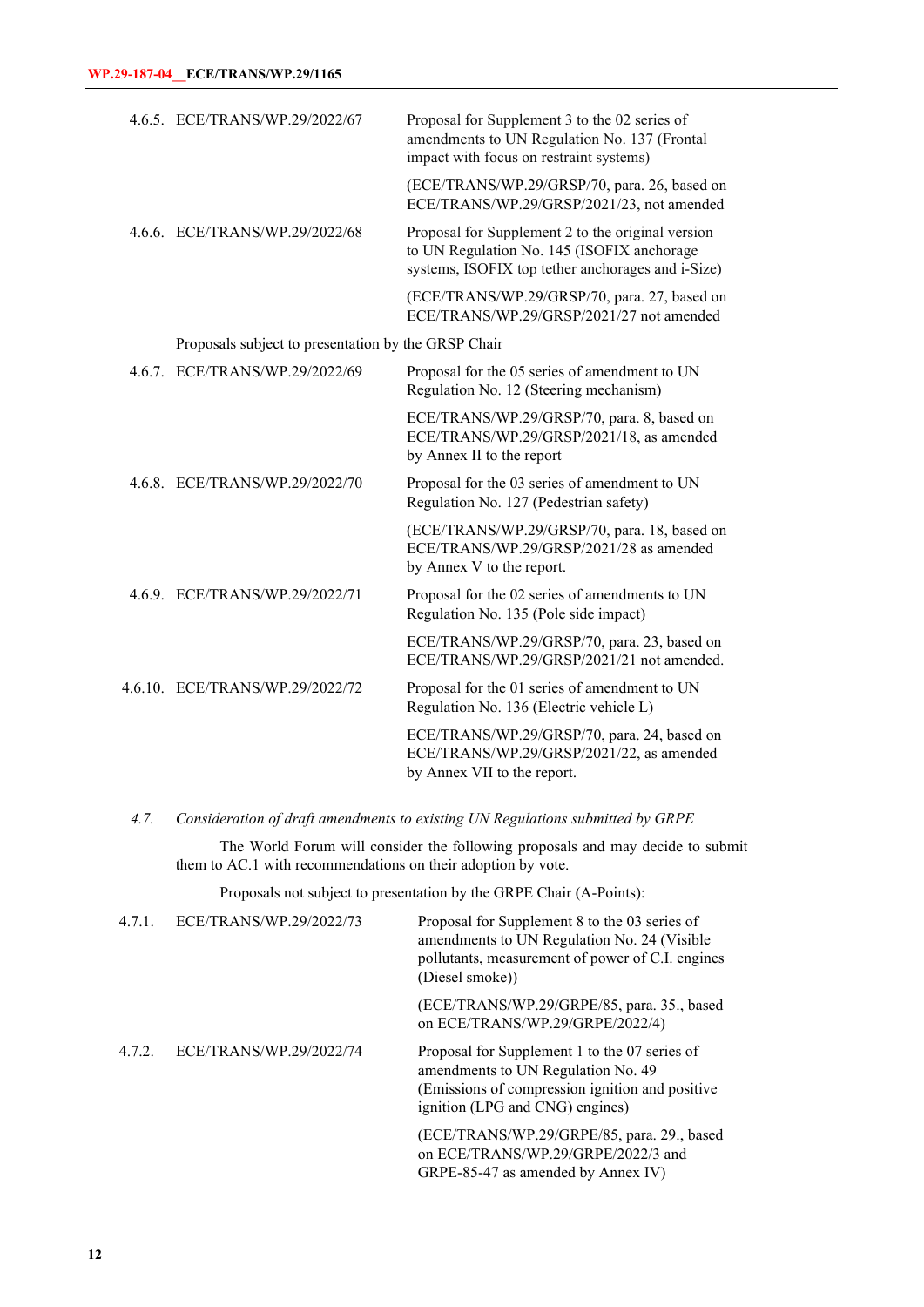| 4.7.3. | ECE/TRANS/WP.29/2022/75 | Proposal for Supplement 11 to UN Regulation<br>No. 85 (Measurement of the net power and the 30<br>min. power)                                               |
|--------|-------------------------|-------------------------------------------------------------------------------------------------------------------------------------------------------------|
|        |                         | (ECE/TRANS/WP.29/GRPE/85, para. 37, based<br>on ECE/TRANS/WP.29/GRPE/2022/5 as<br>amended by GRPE-85-11 and during the session<br>as reproduced in Annex V) |

*4.8. Consideration of draft amendments to existing UN Regulations submitted by GRVA*

The World Forum will consider the following proposals and may decide to submit them to AC.1 with recommendations on their adoption by vote.

| 4.8.1. | ECE/TRANS/WP.29/2022/76                                             | Proposal for the 02 series of amendments to UN<br>Regulation No. 131 (Advanced Emergency<br>Braking System).                                                                |
|--------|---------------------------------------------------------------------|-----------------------------------------------------------------------------------------------------------------------------------------------------------------------------|
|        |                                                                     | ECE/TRANS/WP.29/GRVA/12, para. 72, based<br>on ECE/TRANS/WP.29/GRVA/2022/7, as<br>amended by GRVA-12-49 (reproduced in<br>GRVA-12-50/Rev.1)                                 |
| 4.8.2. | ECE/TRANS/WP.29/2022/59/Rev.1                                       | Proposal for the 01 series of amendments to UN<br>Regulation No. 157 (Automated Lane Keeping<br>Systems).                                                                   |
|        |                                                                     | ECE/TRANS/WP.29/GRVA/12, para. 30, based<br>on ECE/TRANS/WP.29/GRVA/2022/3,<br>ECE/TRANS/WP.29/GRVA/2022/4, both<br>amended by GRVA-12-52                                   |
|        | Proposals not subject to presentation by the GRVA Chair (A-Points): |                                                                                                                                                                             |
| 4.8.3. | ECE/TRANS/WP.29/2022/77                                             | Proposal for a Supplement 19 to the 11 series of<br>amendments to UN Regulation No. 13 (Heavy<br>vehicle braking).                                                          |
|        |                                                                     | ECE/TRANS/WP.29/GRVA/12, para. 82, based<br>on ECE/TRANS/WP.29/GRVA/2022/9                                                                                                  |
| 4.8.4. | ECE/TRANS/WP.29/2022/78                                             | Proposal for a Supplement 1 to the 12 series of<br>amendments to UN Regulation No. 13 (Heavy<br>vehicle braking).                                                           |
|        |                                                                     | ECE/TRANS/WP.29/GRVA/12, para. 82, based<br>on ECE/TRANS/WP.29/GRVA/2022/9                                                                                                  |
| 4.8.5. | ECE/TRANS/WP.29/2022/79                                             | Proposal for a Supplement 4 to UN Regulation<br>No. 13-H (Braking of light vehicles).                                                                                       |
|        |                                                                     | ECE/TRANS/WP.29/GRVA/12, para. 83, based<br>on ECE/TRANS/WP.29/GRVA/2022/10, as<br>amended by GRVA-12-24                                                                    |
| 4.8.6. | ECE/TRANS/WP.29/2022/80                                             | Proposal for a Supplement 8 to the 03 series of<br>amendments to UN Regulation No. 79 (Steering<br>Equipment).                                                              |
|        |                                                                     | ECE/TRANS/WP.29/GRVA/12, para. 65-66,<br>based on ECE/TRANS/WP.29/GRVA/2022/6, as<br>amended by GRVA-12-43 and<br>ECE/TRANS/WP.29/GRVA/2021/11, as<br>amended by GRVA-12-19 |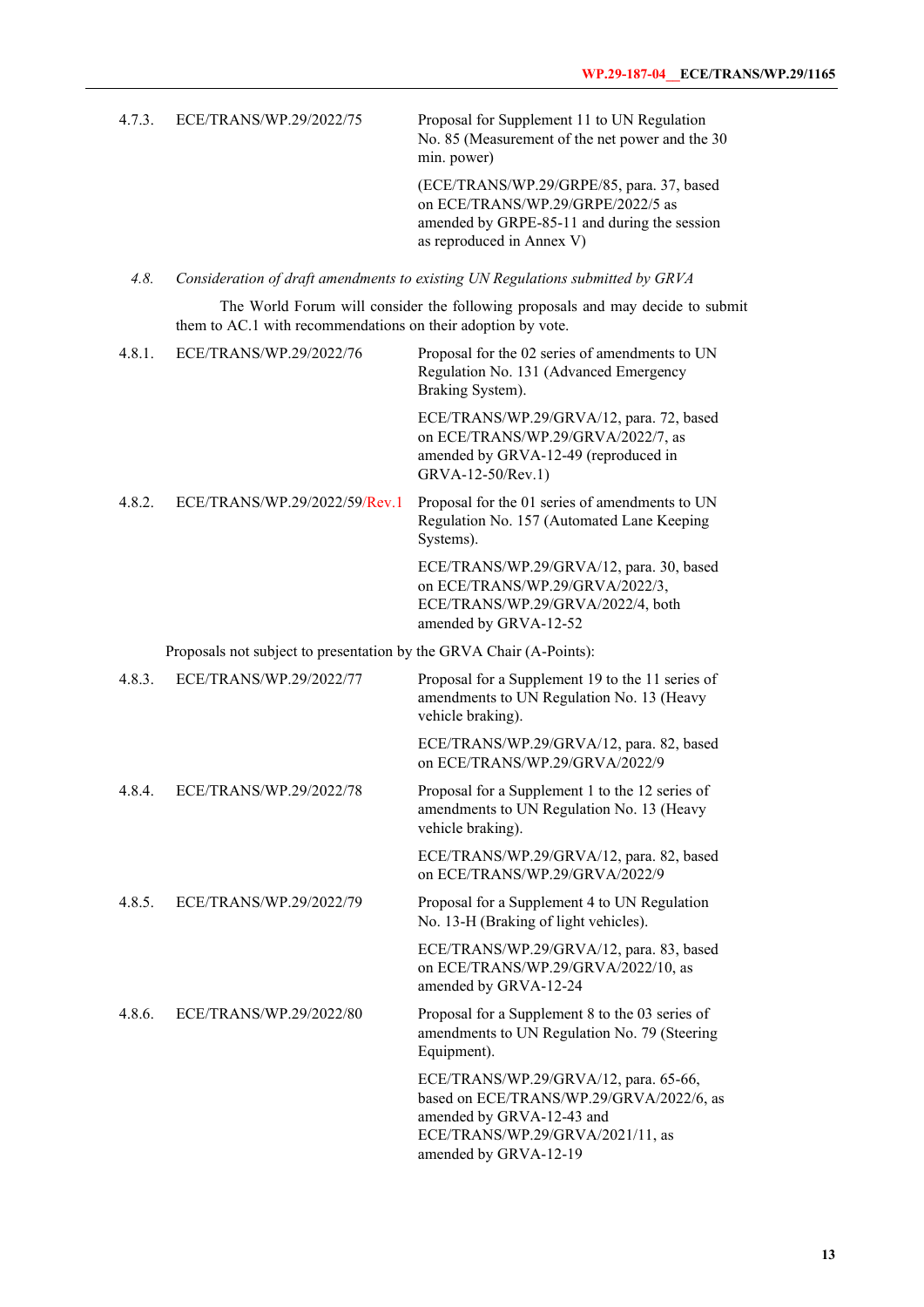| 4.8.7. | ECE/TRANS/WP.29/2022/81 | Proposal for a Supplement 3 to the 04 series of<br>amendments to UN Regulation No. 79 (Steering<br>Equipment).                                                              |
|--------|-------------------------|-----------------------------------------------------------------------------------------------------------------------------------------------------------------------------|
|        |                         | ECE/TRANS/WP.29/GRVA/12, para. 65-66,<br>based on ECE/TRANS/WP.29/GRVA/2022/6, as<br>amended by GRVA-12-43 and<br>ECE/TRANS/WP.29/GRVA/2021/11, as<br>amended by GRVA-12-19 |
| 4.8.8. | ECE/TRANS/WP.29/2022/82 | Proposal for a Supplement 9 to the 02 series of<br>amendments to UN Regulation No. 90<br>(Replacement braking parts).                                                       |
|        |                         | ECE/TRANS/WP.29/GRVA/12, para. 90, based<br>on ECE/TRANS/WP.29/GRVA/2021/29, as<br>amended by GRVA-12-16                                                                    |

*4.9. Consideration of draft amendments to existing UN Regulations submitted by GRBP*

The World Forum will consider the following proposals and may decide to submit them to AC.1 with recommendations on their adoption by vote.

4.9.1. ECE/TRANS/WP.29/2022/83 Proposal for a new 03 series of amendments to UN Regulation No. 117 (Tyre rolling resistance, rolling noise and wet grip)

> ECE/TRANS/WP.29/GRBP/72, para. 23 and ECE/TRANS/WP.29/GRBP/73, based on GRBP-74-33-Rev.1, ECE/TRANS/WP.29/GRBP/2021/17 as amended by GRBP-74-31-Rev.1 and GRBP-75- 25-Rev.1

Proposals not subject to presentation by the GRBP Chair (A-Points):

| 4.9.2. | ECE/TRANS/WP.29/2022/84<br>WP.29-187-07 | Proposal for Supplement 7 to 03 series of<br>amendments to UN Regulation No. 51 (Noise of<br>M and N categories of vehicles)                                                                                                                                                                                                                                                                                                                                                  |
|--------|-----------------------------------------|-------------------------------------------------------------------------------------------------------------------------------------------------------------------------------------------------------------------------------------------------------------------------------------------------------------------------------------------------------------------------------------------------------------------------------------------------------------------------------|
|        |                                         | ECE/TRANS/WP.29/GRBP/72 and<br>ECE/TRANS/WP.29/GRBP/73, based on<br>ECE/TRANS/WP.29/GRBP/2021/22 as amended<br>by para. 5 of ECE/TRANS/WP.29/GRBP/72,<br>ECE/TRANS/WP.29/GRBP/2022/4 as amended<br>by GRBP-75-37,<br>ECE/TRANS/WP.29/GRBP/2022/3 as amended<br>by GRBP-75-36 and para. 4 of<br>ECE/TRANS/WP.29/GRBP/73,<br>ECE/TRANS/WP.29/GRBP/2022/8 as amended<br>by para. 6 of ECE/TRANS/WP.29/GRBP/73,<br>GRBP-74-40 as amended by para. 9 of<br>ECE/TRANS/WP.29/GRBP/73 |
| 4.9.3. | ECE/TRANS/WP.29/2022/85                 | Proposal for Supplement 25 to the original series<br>of amendments to UN Regulation No. 54 (Tyres<br>for commercial vehicles and their trailers)                                                                                                                                                                                                                                                                                                                              |
|        |                                         | ECE/TRANS/WP.29/GRBP/73, based on<br>ECE/TRANS/WP.29/GRBP/2022/6 and<br>ECE/TRANS/WP.29/GRBP/2021/13, as<br>amended by GRBP-75-31-Rev.2                                                                                                                                                                                                                                                                                                                                       |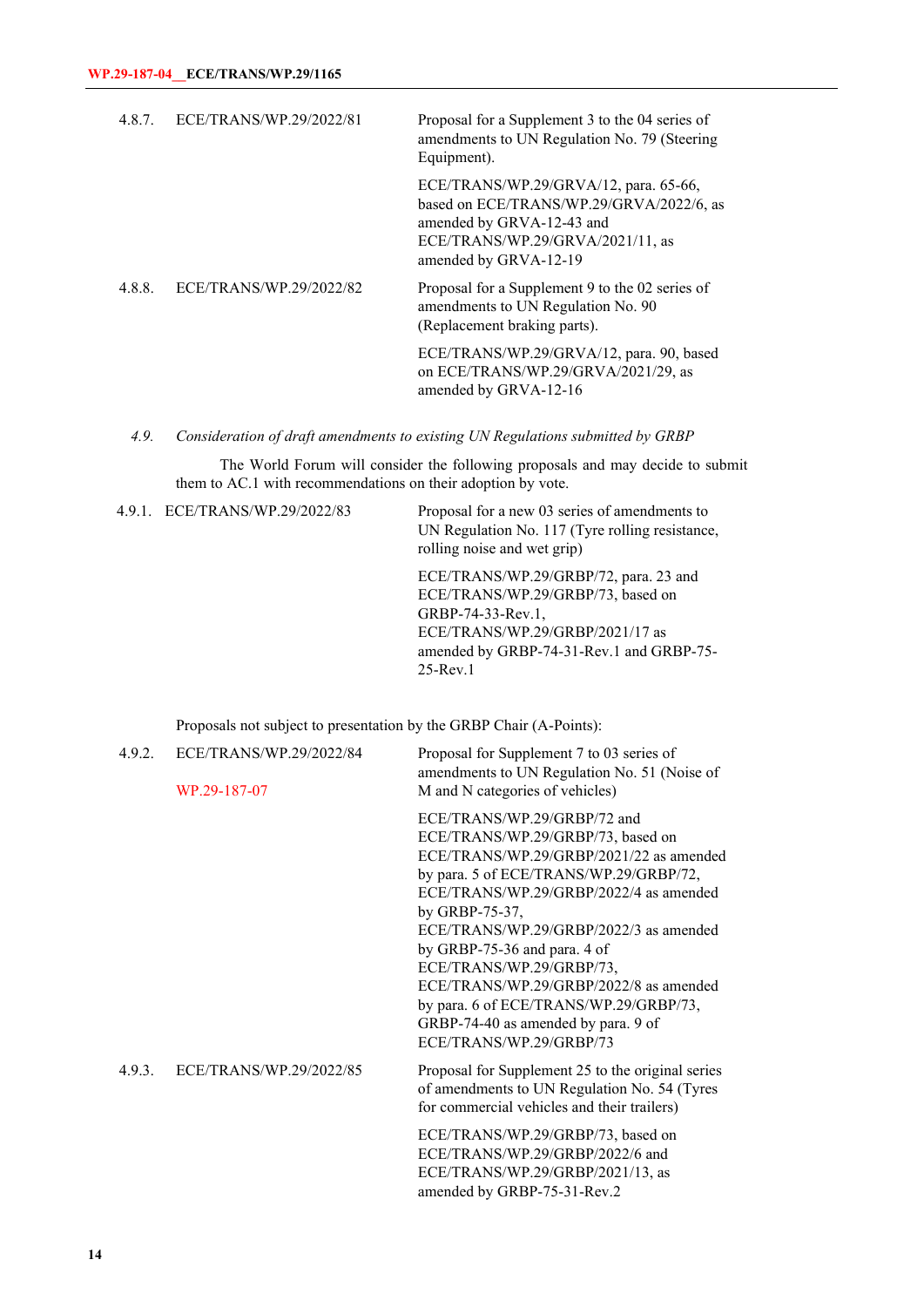| 4.9.4. | ECE/TRANS/WP.29/2022/86      | Proposal for Supplement 20 to the original series<br>of amendments to UN Regulation No. 106 (Tyres<br>for agricultural vehicles and their trailers)                                                 |
|--------|------------------------------|-----------------------------------------------------------------------------------------------------------------------------------------------------------------------------------------------------|
|        |                              | ECE/TRANS/WP.29/GRBP/73, based on<br>ECE/TRANS/WP.29/GRBP/2022/7                                                                                                                                    |
| 4.9.5. | ECE/TRANS/WP.29/2022/87      | Proposal for Supplement 2 to the 01 series of<br>amendments to UN Regulation No. 141 (Tyre<br>pressure monitoring system)                                                                           |
|        |                              | ECE/TRANS/WP.29/GRBP/73, based on<br>ECE/TRANS/WP.29/GRBP/2022/2 as amended<br>by GRBP-75-10 and GRBP-75-33                                                                                         |
| 4.9.6. | ECE/TRANS/WP.29/2022/7/Rev.1 | Proposal for Supplement 11 to UN Regulation<br>No. 109 (Retreaded tyres for commercial vehicles<br>and their trailers)                                                                              |
|        |                              | (ECE/TRANS/WP.29/GRBP/72, paras. 18 and<br>19, based on CE/TRANS/WP.29/GRBP/2021/18,<br>ECE/TRANS/WP.29/GRBP/2021/16 as amended<br>by Annex IV to the report and informal document<br>WP.29-186-07) |

- *4.10. Consideration of draft corrigenda to existing UN Regulations submitted by GRs if any*
- *4.11. Consideration of draft corrigenda to existing UN Regulations submitted by the secretariat, if any*

No proposals for corrigenda have been submitted.

*4.12. Consideration of proposals for new UN Regulations submitted by the Working Parties subsidiary to the World Forum, if any*

|  | 4.12.1. ECE/TRANS/WP.29/2022/88 | Proposal for a new UN Regulation on Reverse<br>Warning                                        |
|--|---------------------------------|-----------------------------------------------------------------------------------------------|
|  |                                 | ECE/TRANS/WP.29/GRBP/73, based on<br>ECE/TRANS/WP.29/GRBP/2022/5, as amended<br>by GRBP-75-13 |
|  | WP.29-187-11                    | Reverse Warning Regulation - UK Proposal<br>(ppt)                                             |
|  | WP.29-187-12                    | Amendments to Reverse Warning Regulation                                                      |

*4.13. Proposal for amendments to the Consolidated Resolution on the Construction of Vehicles (R.E.3) submitted by the Working Parties to the World Forum for consideration*

No proposals for amendments have been submitted.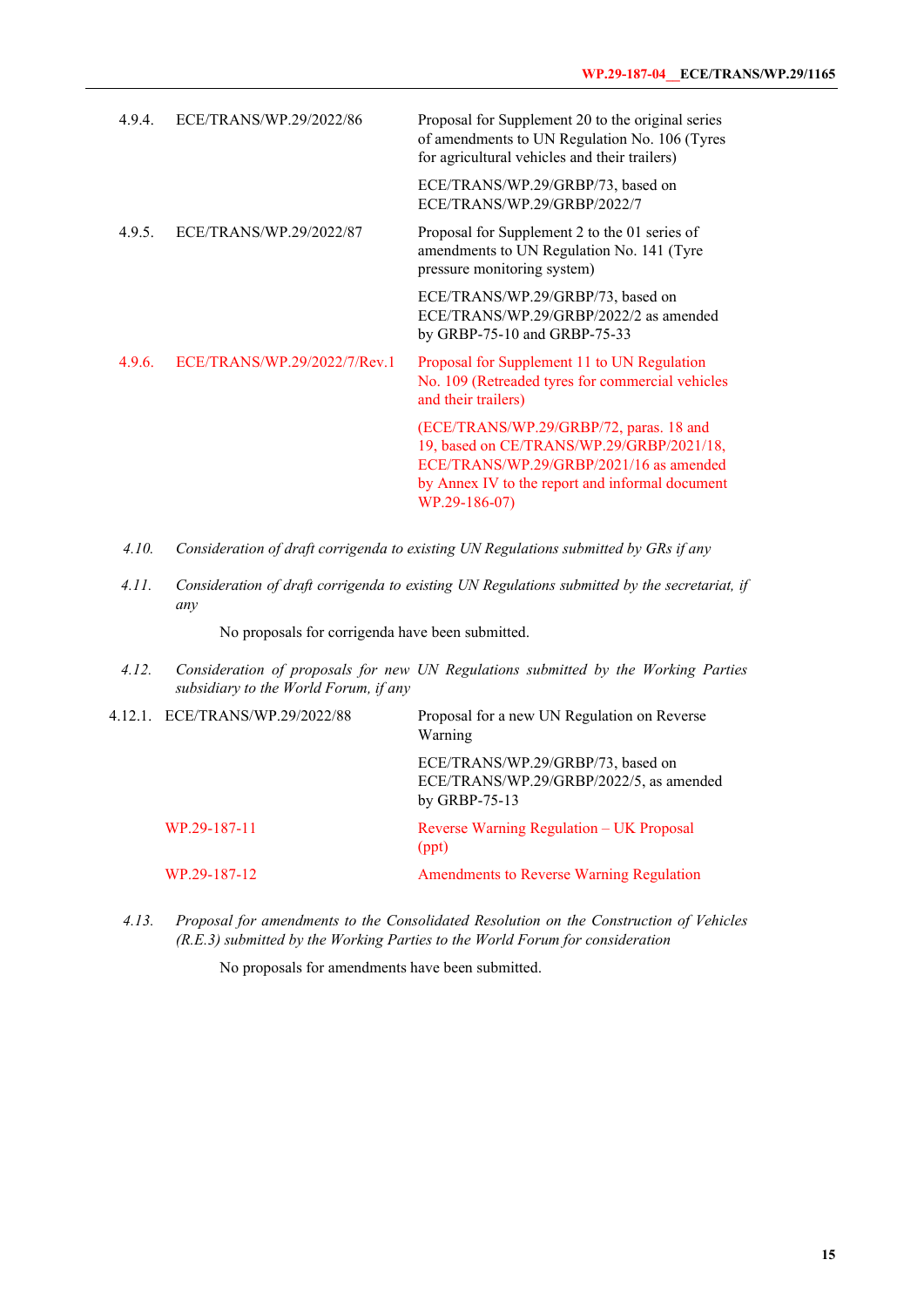| 4.14. |                                 | Pending proposals for amendments to existing UN Regulations submitted by GRE and GRSG                                                                                                                                                                                                                 |
|-------|---------------------------------|-------------------------------------------------------------------------------------------------------------------------------------------------------------------------------------------------------------------------------------------------------------------------------------------------------|
|       | 4.14.1. ECE/TRANS/WP.29/2022/89 | Proposal for Supplement 16 to the 06 series of<br>amendments to UN Regulation No. 48 (Installation<br>of lighting and light-signalling devices)                                                                                                                                                       |
|       |                                 | (ECE/TRANS/WP.29/GRE/85, paras. 17, 31 and 33,<br>based on ECE/TRANS/WP.29/GRE/2021/16 as<br>amended by GRE-85-23,<br>ECE/TRANS/WP.29/GRE/2021/18 as amended by<br>GRE-85-33 and<br>ECE/TRANS/WP.29/GRE/2020/5/Rev.2 as<br>amended by GRE-85-26)                                                      |
|       | 4.14.2. ECE/TRANS/WP.29/2022/90 | Proposal for Supplement 3 to the 07 series of<br>amendments to UN Regulation No. 48 (Installation<br>of lighting and light-signalling devices)                                                                                                                                                        |
|       |                                 | (ECE/TRANS/WP.29/GRE/85, para. 17, 31 and 33,<br>based on ECE/TRANS/WP.29/GRE/2021/16 as<br>amended by GRE-85-23,<br>ECE/TRANS/WP.29/GRE/2021/18 as amended by<br>GRE-85-33 and<br>ECE/TRANS/WP.29/GRE/2020/5/Rev.2, as<br>amended by GRE-85-26)                                                      |
|       | 4.14.3. ECE/TRANS/WP.29/2022/91 | Proposal for Supplement 1 to the 08 series of<br>amendments to UN Regulation No. 48 (Installation<br>of lighting and light-signalling devices)                                                                                                                                                        |
|       |                                 | (ECE/TRANS/WP.29/GRE/85, para. 17, 31 and 33,<br>based on ECE/TRANS/WP.29/GRE/2021/16 as<br>amended by GRE-85-23,<br>ECE/TRANS/WP.29/GRE/2021/18 as amended by<br>GRE-85-33 and<br>ECE/TRANS/WP.29/GRE/2020/5/Rev.2 as<br>amended by GRE-85-26)                                                       |
|       | 4.14.4. ECE/TRANS/WP.29/2022/92 | Proposal for the 01 series of amendments to UN<br>Regulation No. 148 (Light signalling devices)                                                                                                                                                                                                       |
|       |                                 | (ECE/TRANS/WP.29/GRE/85, paras. 9 and 33,<br>based on ECE/TRANS/WP.29/GRE/2021/13, as<br>amended by GRE-85-09 and GRE-85-13, and<br>ECE/TRANS/WP.29/GRE/2020/5/Rev.2, as<br>amended by GRE-85-26)                                                                                                     |
|       | 4.14.5. ECE/TRANS/WP.29/2022/93 | Proposal for the 01 series of amendments to UN<br>Regulation No. 149 (Road illumination devices)                                                                                                                                                                                                      |
|       | WP.29-187-05                    | (ECE/TRANS/WP.29/GRE/85, paras. 12 and 31,<br>and ECE/TRANS/WP.29/GRE/83, para. 36, based<br>on ECE/TRANS/WP.29/GRE/2021/14 as amended<br>by GRE-85-09 and GRE-85-14,<br>ECE/TRANS/WP.29/GRE/2021/18, as amended by<br>GRE-85-33 and<br>ECE/TRANS/WP.29/GRE/2020/13/Rev.1 as<br>amended by GRE-83-51) |
|       | 4.14.6. ECE/TRANS/WP.29/2022/94 | Proposal for the 01 series of amendments to UN<br>Regulation No. 150 (Retro-reflective devices)                                                                                                                                                                                                       |
|       |                                 | (ECE/TRANS/WP.29/GRE/85, para. 15, based<br>ECE/TRANS/WP.29/GRE/2021/15, as amended by<br>GRE-85-15)                                                                                                                                                                                                  |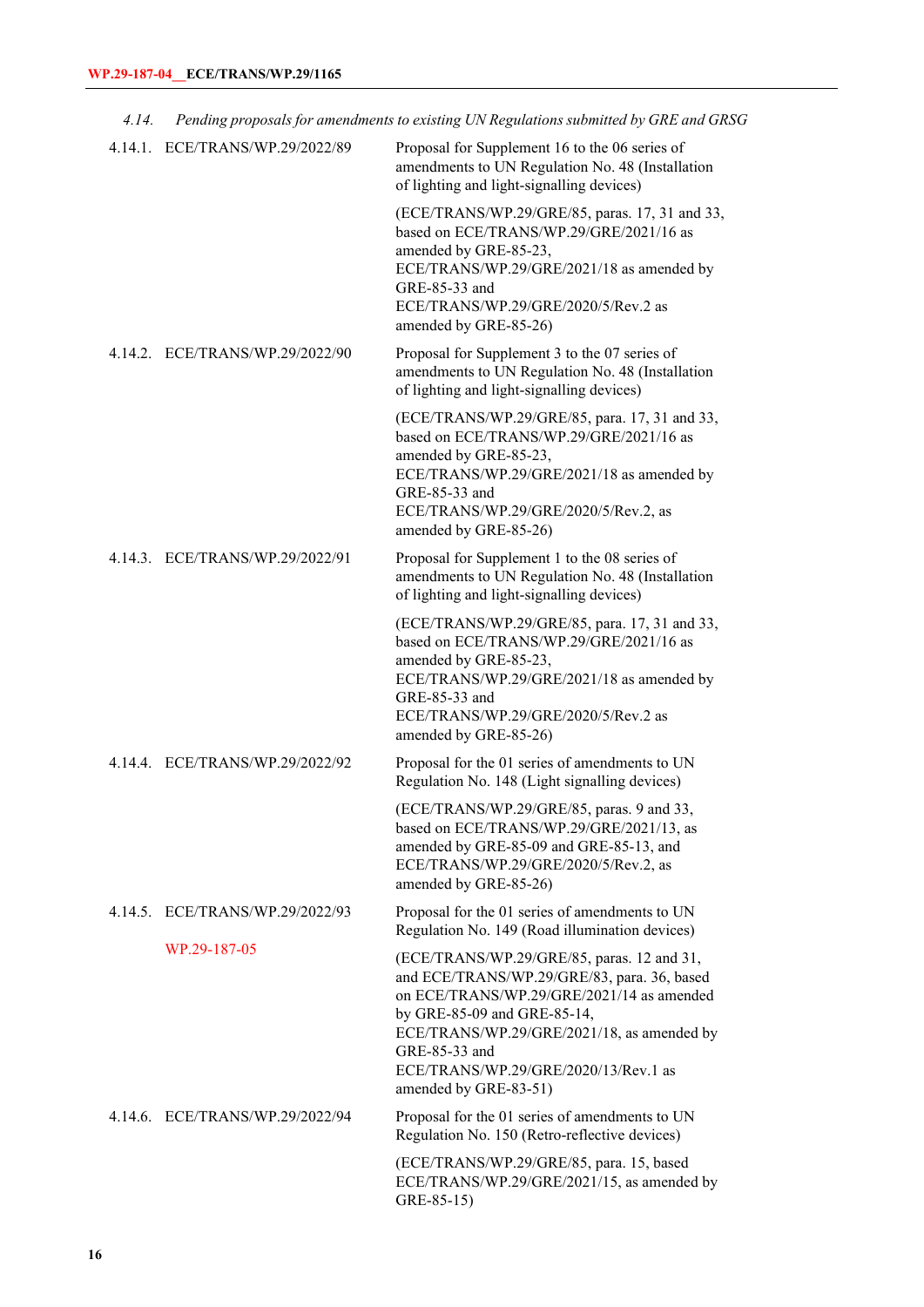Proposals not subject to presentation by the GRE Chair (A-Points):

| 4.14.7. ECE/TRANS/WP.29/2022/95   | Proposal for Supplement 8 to the 03 series of<br>amendments to UN Regulation No. 48 (Installation<br>of lighting and light-signalling devices)                                           |
|-----------------------------------|------------------------------------------------------------------------------------------------------------------------------------------------------------------------------------------|
|                                   | (ECE/TRANS/WP.29/GRE/85, para. 20, based on<br>ECE/TRANS/WP.29/GRE/2021/17, as amended by<br>GRE-85-12 and para. 19 of the report)                                                       |
| 4.14.8. ECE/TRANS/WP.29/2022/96   | Proposal for Supplement 21 to the 04 series of<br>amendments to UN Regulation No. 48 (Installation<br>of lighting and light-signalling devices)                                          |
|                                   | (ECE/TRANS/WP.29/GRE/85, para. 20, based on<br>ECE/TRANS/WP.29/GRE/2021/17, as amended by<br>GRE-85-12 and para. 19 of the report)                                                       |
| 4.14.9. ECE/TRANS/WP.29/2022/97   | Proposal for Supplement 16 to the 05 series of<br>amendments to UN Regulation No. 48 (Installation<br>of lighting and light-signalling devices)                                          |
|                                   | (ECE/TRANS/WP.29/GRE/85, para. 20, based on<br>ECE/TRANS/WP.29/GRE/2021/17, as amended by<br>GRE-85-12 and para. 19 of the report)                                                       |
| 4.14.10. ECE/TRANS/WP.29/2022/98  | Proposal for Supplement 23 to the 01 series of<br>amendments to UN Regulation No. 53 (Installation<br>of lighting and light-signalling devices for L3<br>vehicles)                       |
|                                   | (ECE/TRANS/WP.29/GRE/85, para. 23, and<br>ECE/TRANS/WP.29/GRE/83, para. 36, based on<br>ECE/TRANS/WP.29/GRE/2021/19 and<br>ECE/TRANS/WP.29/GRE/2020/13/Rev.1 as<br>amended by GRE-83-51) |
| 4.14.11. ECE/TRANS/WP.29/2022/99  | Proposal for Supplement 6 to the 02 series of<br>amendments to UN Regulation No. 53 (Installation<br>of lighting and light-signalling devices for L3<br>vehicles)                        |
|                                   | (ECE/TRANS/WP.29/GRE/85, para. 24, and<br>ECE/TRANS/WP.29/GRE/83, para. 36, based on<br>ECE/TRANS/WP.29/GRE/2021/20 and<br>ECE/TRANS/WP.29/GRE/2020/13/Rev.1 as<br>amended by GRE-83-51) |
| 4.14.12. ECE/TRANS/WP.29/2022/100 | Proposal for Supplement 3 to the 03 series of<br>amendments to UN Regulation No. 53 (Installation<br>of lighting and light-signalling devices for L3<br>vehicles)                        |
|                                   | (ECE/TRANS/WP.29/GRE/85, para. 24, and<br>ECE/TRANS/WP.29/GRE/83, para. 36, based on<br>ECE/TRANS/WP.29/GRE/2021/20 and<br>ECE/TRANS/WP.29/GRE/2020/13/Rev.1 as<br>amended by GRE-83-51) |
| 4.14.13. ECE/TRANS/WP.29/2022/101 | Proposal for Supplement 14 to the 01 series of<br>amendments to UN Regulation No. 74 (Installation<br>of lighting and light-signalling devices for mopeds)                               |
|                                   | (ECE/TRANS/WP.29/GRE/85, para. 25, based on<br>ECE/TRANS/WP.29/GRE/2021/21)                                                                                                              |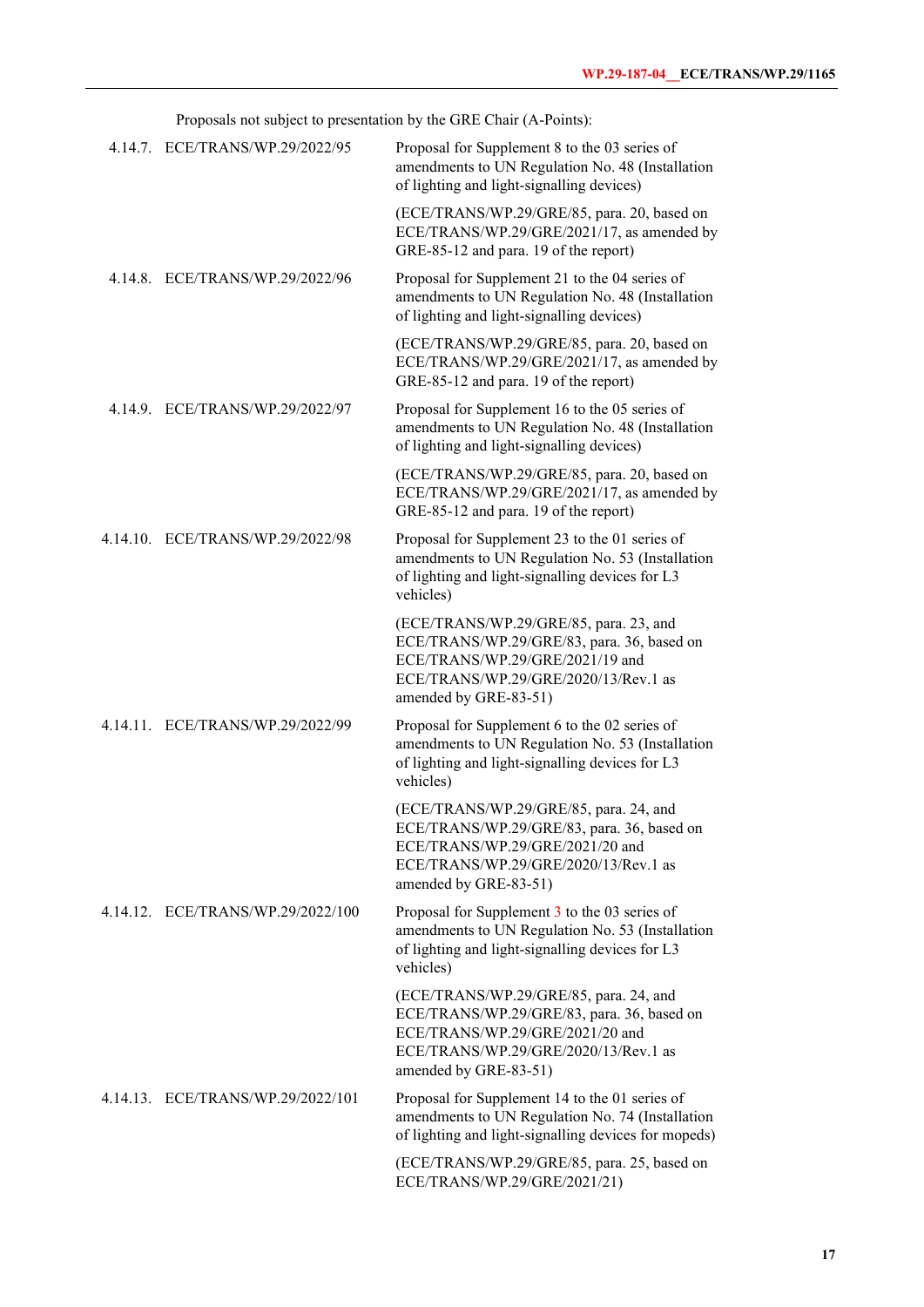|           | 4.14.14. ECE/TRANS/WP.29/2022/102 | Proposal for Supplement 2 to the 02 series of<br>amendments to UN Regulation No. 74 (Installation<br>of lighting and light-signalling devices for mopeds)                   |
|-----------|-----------------------------------|-----------------------------------------------------------------------------------------------------------------------------------------------------------------------------|
|           |                                   | (ECE/TRANS/WP.29/GRE/85, para. 25, based on<br>ECE/TRANS/WP.29/GRE/2021/21)                                                                                                 |
|           | 4.14.15. ECE/TRANS/WP.29/2022/103 | Proposal for Supplement 4 to the 01 series of<br>amendments to UN Regulation No. 86 (Installation<br>of lighting and light-signalling devices for<br>agricultural vehicles) |
|           |                                   | (ECE/TRANS/WP.29/GRE/85, para. 26, based on<br>ECE/TRANS/WP.29/GRE/2021/22)                                                                                                 |
|           | 4.14.16. ECE/TRANS/WP.29/2022/104 | Proposal for Supplement 1 to the 02 series of<br>amendments to UN Regulation No. 86 (Installation<br>of lighting and light-signalling devices for<br>agricultural vehicles) |
|           |                                   | (ECE/TRANS/WP.29/GRE/85, para. 26, based on<br>ECE/TRANS/WP.29/GRE/2021/22)                                                                                                 |
|           |                                   | Proposals not subject to presentation by the GRSG Chair (A-Points):                                                                                                         |
| 4 1 4 1 7 | ECE/TP ANS/WD 20/2022/110         | <b>Proposal for Supplement 3 to the original series of</b>                                                                                                                  |

4.14.17. ECE/TRANS/WP.29/2022/110 Proposal for Supplement 3 to the original series of amendments to UN Regulation No. 162 (Immobilizers) (ECE/TRANS/WP.29/GRSG/102, based on GRSG-123-04

#### *4.15. Proposal for amendments to Mutual Resolutions:*

No proposals for amendments have been submitted.

#### *4.16. Proposal for new Resolutions submitted by GRs:*

4.16.1. ECE/TRANS/WP.29/2022/105 Proposal for a new Consolidated Resolution concerning Exhaust Ultra-Fine Particle Number Measurement For Heavy Duty Engines.

> (ECE/TRANS/WP.29/GRPE/85, para. 46., based on ECE/TRANS/WP.29/GRPE/2021/17, as amended by GRPE-85-04-Rev.1 as reproduced in Addendum 1)

#### **5. 1998 Agreement**

*5.1. Status of the Agreement, including the implementation of paragraph 7.1 of the Agreement*

The secretariat will present an updated list of the Contracting Parties to the Agreement, the adopted global technical regulations, the technical regulations listed in the Compendium of Candidates and the status of the 1998 Agreement incorporating the comments received. A list with the priorities and items, which the World Forum and its subsidiary bodies are considering as exchange of views, will also be presented, including the most recent information.

| <b>Documentation</b>        |                                                                                           |  |
|-----------------------------|-------------------------------------------------------------------------------------------|--|
| ECE/TRANS/WP.29/1073/Rev.33 | Status of the 1998 Agreement                                                              |  |
| WP.29-187-13                | Status of the 1998 Agreement of the global<br>registry and of the compendium of candidate |  |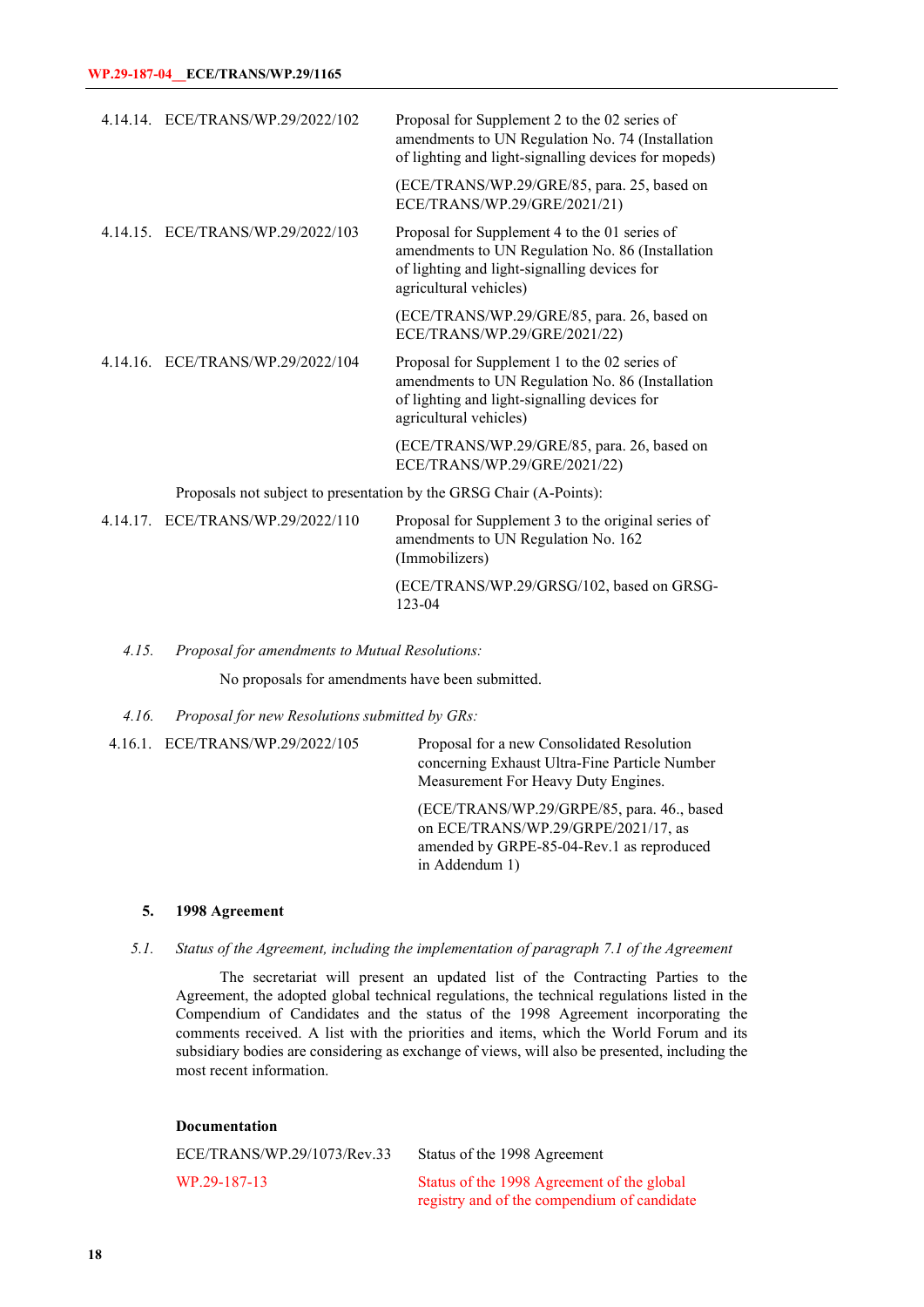- 5.2.-5.5. *The World Forum may take note of agenda items 5.2 to 5.6 and may wish to decide that they be considered in detail by the Executive Committee of the 1998 Agreement (AC.3)*
	- **6. Exchange of views on national/regional rulemaking procedures and implementation of established UN Regulations and/or UN GTRs into national/regional law**

The World Forum agreed to keep this item on its agenda awaiting additional presentations.

**7. 1997 Agreement (Periodical Technical Inspections)**

#### **Documentation**

WP.29-187-21 Report to WP.29 about results of the 27th meetings of the Informal Working Group on Periodical Technical Inspections

#### *7.1. Status of the Agreement*

The secretariat will present an updated document with the status of the Agreement including the status of the UN Rules annexed to the Agreement, the list of the Contracting Parties to the Agreement and of their Administrative Departments responsible for periodic technical inspection (PTI).

#### **Documentation**

ECE/TRANS/WP.29/1074/Rev.16 Status of the 1997 Agreement

*7.2. Amendments to the 1997 Agreement*

The World Forum may wish to be informed on the implementation of the amendments to the 1997 Agreement on Periodic Technical Inspection of wheeled vehicles.

*7.3. Establishment of new Rules annexed to the 1997 Agreement*

The World Forum may wish to consider proposals for establishment of new Rules annexed to the 1997 Agreement, if any.

*7.4. Update of Rules annexed to the 1997 Agreement*

The World Forum agreed to resume consideration of the proposals for amendment of UN Rules annexed to the 1997 Agreement for their possible adoption by AC.4. if any.

7.5. *Update of Resolution R.E.6 related to requirements for testing equipment, for skills and training of inspectors and for supervision of test centres*

The World Forum may wish to consider proposals for amendments to requirements for testing equipment, for skills and training of inspectors and for supervision of test centres, if any.

*7.6. Vehicle whole-life compliance:*

The World Forum may wish to continue consideration on the proposals for a framework document on vehicle whole-life compliance and comments received from GRs, if any (ECE/TRANS/WP.29/1159, para 112).

#### **Documentation**

ECE/TRANS/WP.29/2021/148 Proposal for a framework document on vehicle whole-life compliance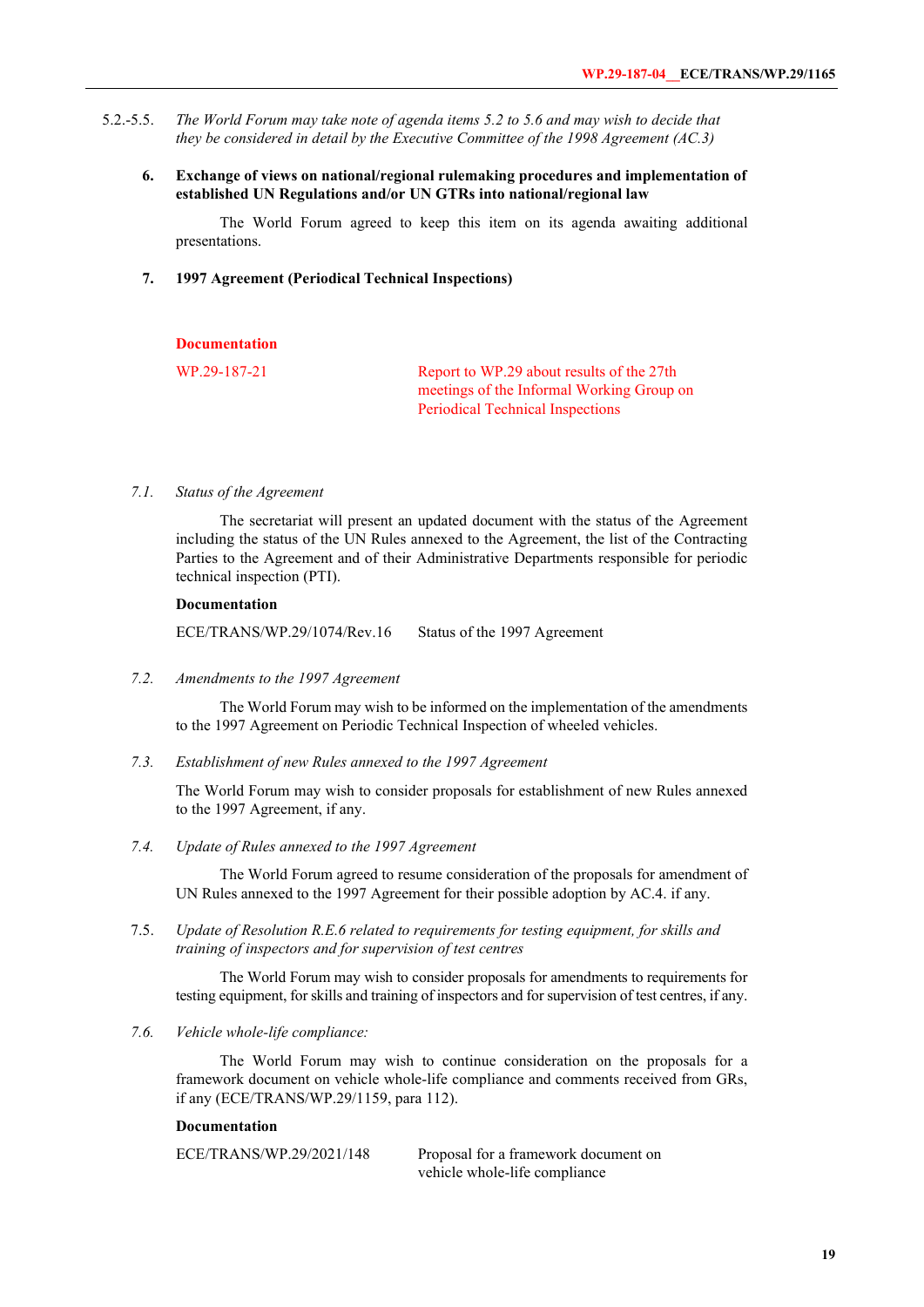| WP.29-187-09 | Amendments to<br>ECE/TRANS/WP.29/2021/148                                       |
|--------------|---------------------------------------------------------------------------------|
| WP.29-187-22 | Proposal for a Framework Document on<br>Vehicle Whole-Life Compliance (updated) |

## **8. Other business**

*8.1. Consistency between the provisions of the 1968 Vienna Convention and the technical provisions for vehicles of UN Regulations and UN GTRs adopted in the framework of the 1958 and 1998 Agreements*

The World Forum may wish to be informed by the secretariat of the Working Party on Road Safety (WP.1) about any activities taken by WP.1 or its subgroups related to areas of common interest since its September 2021 session (ECE/TRANS/WP.29/1110, para. 73).

*8.2. Proposal for amendments to the Consolidated Resolution on the Construction of Vehicles (R.E.3)*

No proposals for amendments have been submitted in addition to agenda item 4.14.

*8.3. UNRSF project on safer and cleaner used vehicles for Africa:*

The World Forum may wish to be informed about recent development of the work on a set of minimum safety and environmental regulations and envisaged policies for the transfer of used vehicles from high income countries such as. Japan, European Union and United States of America to low-income countries with focus on Africa.

#### **Documentation**

| WP.29-187-17 | Draft Report on the UNSRF Project "Safer |
|--------------|------------------------------------------|
|              | and Cleaner Used Vehicles for Africa"    |

The World Forum may wish to be informed on the progress by IWG on harmonized minimum requirements for vehicles for low- and middle-income countries (ECE/TRANS/WP.29/1161, para 112).

#### **Documentation**

| WP.29-187-14 | Terms of Reference for Informal Working<br>Group on Safer and Cleaner Used and New<br>Vehicles (IWG on SCUNV) for Developing<br>Countries          |
|--------------|----------------------------------------------------------------------------------------------------------------------------------------------------|
| WP.29-187-16 | Provisional Agenda for the Second Session of<br>the Informal Working Group On Safer and<br>Cleaner Used and New Vehicles (IWG On<br><b>SCUNV</b> ) |

#### *8.4. Documents for publication*

**Documentation**

The World Forum may wish to take note of the progress made on the translation of the authentic texts of Regulations adopted by WP.29 in November 2019 and entry into force in May 2020.

| WP.29-187-23 | List of adopted proposals at the 187th session |
|--------------|------------------------------------------------|
|              | of WP.29 and their date of enter into force    |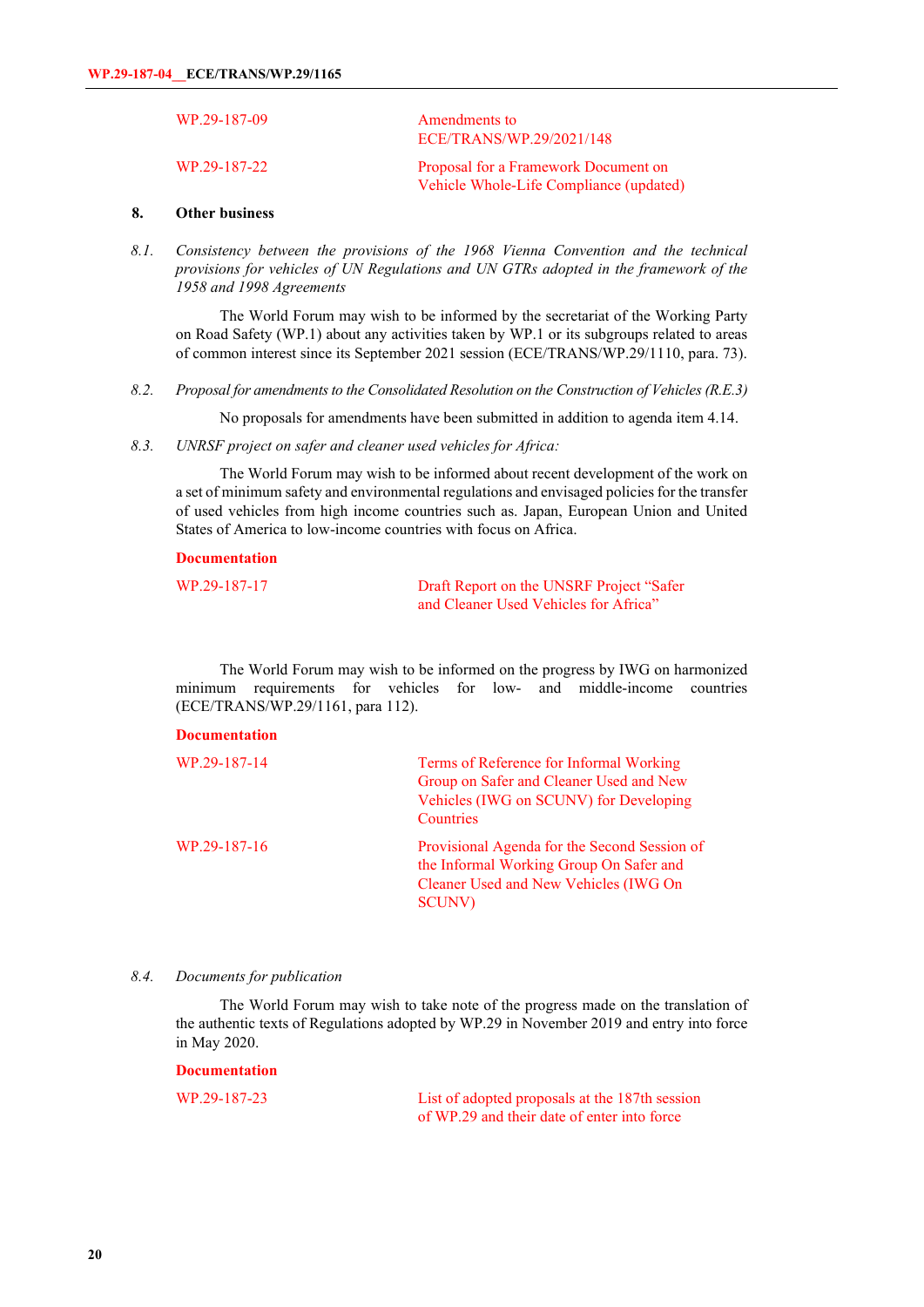#### *8.5. General approach to measurement uncertainties in UN Regulations*

At its previous session, the World Forum noted that the GRBP Informal Working Group on Measurement Uncertainties (IWG MU) had developed a general approach how to handle measurement uncertainties which could apply not only to UN Regulations under GRBP, but also to other UN Regulations (ECE/TRANS/WP.29/1164, para. 62). The Chair of IWG MU will brief WP.29 on the concept.

#### **Documentation**

WP.29-187-06 Measurement uncertainties

#### **9. Adoption of the report**

In accordance with established practice, the World Forum will adopt the report on its 187th session on the basis of a draft prepared by the secretariat.

The report shall also include sections on the:

- (a) Eighty-first session of the Administrative Committee of the 1958 Agreement;
- (b) Sixty-fourth session of the Executive Committee of the 1998 Agreement; and
- (c) Fourteenth session of the Administrative Committee of the 1997 Agreement.

#### **B. Administrative Committee of the 1958 Agreement (AC.1)**

## **10. Establishment of the Committee AC.1**

 The Administrative Committee shall be composed of all the Contracting Parties in accordance with the rules of procedure set out in Appendix 1 of the 1958 Agreement (E/ECE/TRANS/505/Rev.3, Article 1, para. 2).

## **11. Proposals for amendments and corrigenda to existing UN Regulations and for new UN Regulations – Voting by AC.1**

The Administrative Committee, according to the procedure indicated in Appendix 4 of the 1958 Agreement, shall establish new Regulations and amendments to Regulations. Proposed Regulations and amendments to Regulations shall be voted on: (i) In case of new Regulations, each country, Contracting Party to the Agreement, shall have one vote. A quorum of not less than one-half of the Contracting Parties is required for the purpose of taking decisions. For determining the quorum, regional economic integration organizations being Contracting Parties to the Agreement, vote with the number of votes of their member States. The representative of a regional economic integration organization may deliver the votes of its constituent sovereign countries. Draft new Regulations shall be established by a four-fifths majority of those present and voting (Article 1 and Appendix); (ii) In case of amendments to existing Regulations, each country, Contracting Party to the Agreement applying the Regulation, shall have one vote. A quorum of not less than one-half of the Contracting Parties applying the Regulation is required for the purpose of taking decisions. For determining the quorum, regional economic integration organizations being Contracting Parties to the Agreement, vote with the number of votes of their member States. The representative of a regional economic integration organization may deliver the votes of its constituent sovereign countries, which apply the Regulation. Draft amendments to Regulations shall be established by a four-fifths majority of those present and voting (Article 12 and Appendix).

Amendments to the Schedules of Administrative and Procedural Provisions shall be established by the Administrative Committee. Proposed amendments to the Schedules of Administrative and Procedural Provisions shall be voted on. Each Contracting Party to the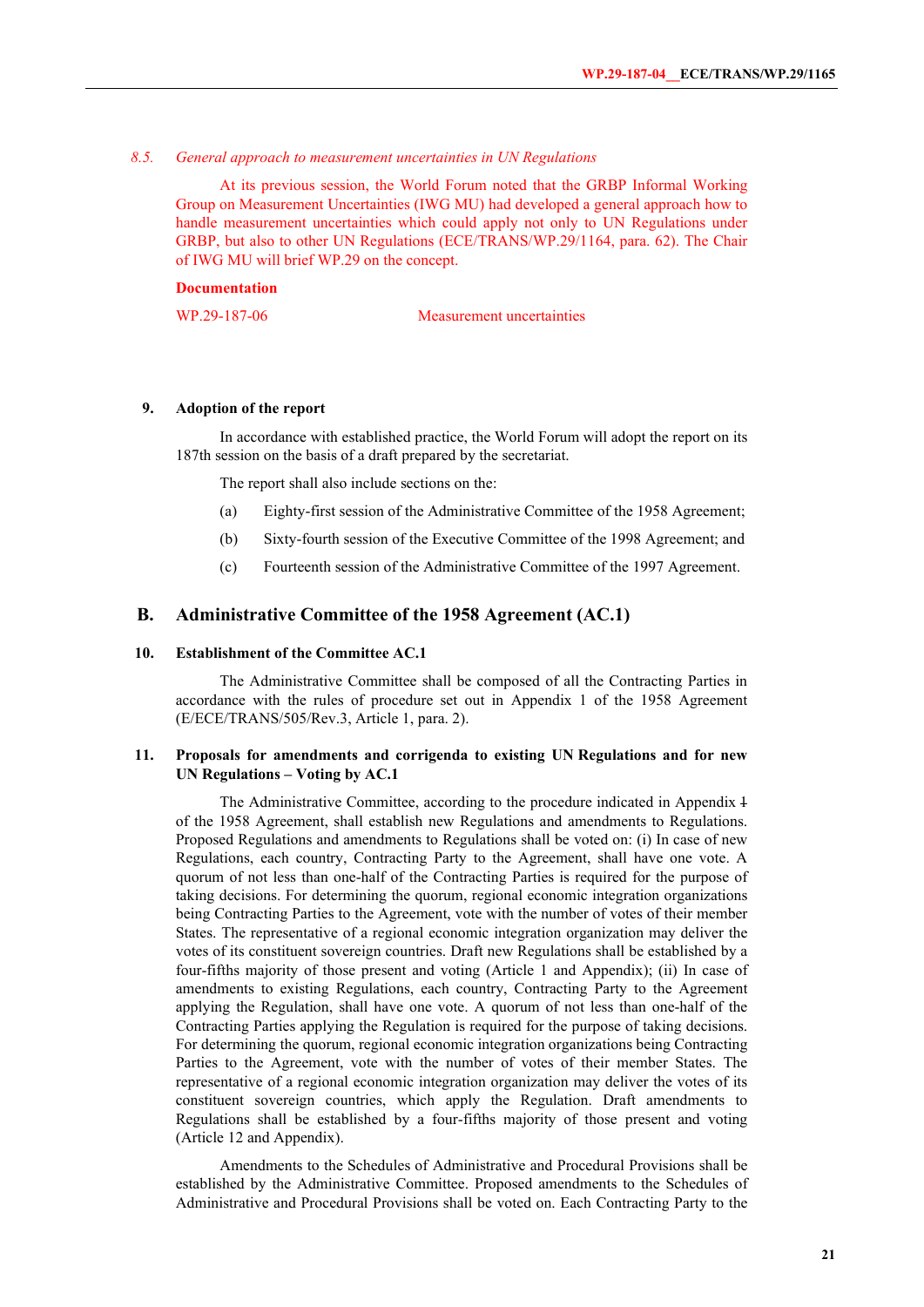Agreement applying one or more UN Regulations shall have one vote. A quorum of not less than half of the Contracting Parties to the Agreement applying one or more UN Regulations is required for the purposes of taking decisions. For the determination of the quorum, regional economic integration organizations, being Contracting Parties to the Agreement, vote with the number of votes of their member States. The representative of a regional economic integration organization may deliver the votes of those of its constituent sovereign countries which apply one or more UN Regulations. Draft amendments to the Schedules of Administrative and Procedural Provisions shall be established by unanimous vote of those present and voting (Article 13bis and Appendix 1).

If all Contracting Parties to the Agreement agree, any UN Regulation adopted under the terms of the unamended Agreement may be treated as though it were a UN Regulation adopted under the terms of the amended Agreement (Article 15, para. 3).

AC.1 will vote on the proposed amendments and corrigenda to existing UN Regulations of agenda items 4.3 and 4.6 to 4.13, taking into account the recommendations of the World Forum.

#### **C. Executive Committee of the 1998 Agreement (AC.3)**

## **12. Establishment of the Executive Committee AC.3 and election of officers for the year 2022**

The Executive Committee shall be composed of all the Contracting Parties in accordance with the rules of procedure set out in Annex B of the 1998 Agreement (ECE/TRANS/132 and Corr.1). At its first session, AC.3 is expected to elect the officers for the year.

## **13. Monitoring of the 1998 Agreement: Reports of the Contracting Parties on the transposition of UN GTRs and their amendments into their national/regional law**

AC.3 agreed to continue consideration of this matter. Contracting Parties to the Agreement were invited to use the notification system developed by the secretariat for the annual reports on the transposition of UN GTRs and their amendments. Contracting Parties can use, as a model, the examples provided by the European Union, the Russian Federation and the United States of America (ECE/TRANS/WP.29/1102, paras. 96 and 97). The secretariat will contact the heads of the delegations of the Contracting Parties with pending notifications to facilitate the notification process (ECE/TRANS/WP.29/1108, para. 78).

#### **Documentation**

| ECE/TRANS/WP.29/1073/Rev.33 | Status of the 1998 Agreement, including the<br>mandatory notifications by Contracting Parties to<br>the secretariat in accordance with article 7 of the<br>Agreement. This document was developed for the<br>first time in 2007 by the secretariat as the tool for<br>monitoring the Agreement |
|-----------------------------|------------------------------------------------------------------------------------------------------------------------------------------------------------------------------------------------------------------------------------------------------------------------------------------------|
| WP.29-187-13                | Status of the 1998 Agreement of the global<br>registry and of the compendium of candidate                                                                                                                                                                                                      |

## **14. Consideration and vote by AC.3 of draft UN GTRs and/or draft amendments to established UN GTRs, if any:**

The Contracting Parties shall establish, through an Executive Committee consisting of all the Contracting Parties in conformity with the rules of procedure set out in Annex B and on the basis of the following articles and paragraphs, UN GTRs on safety, environmental protection, energy efficiency, and anti-theft performance of wheeled vehicles, equipment and parts which can be fitted and/or be used on wheeled vehicles (Article 1, para. 1.1.1).

Proposed new UN GTRs, as well as proposed amendments to established UN GTRs, shall be put to vote. Each country, Contracting Party to the Agreement, shall have one vote.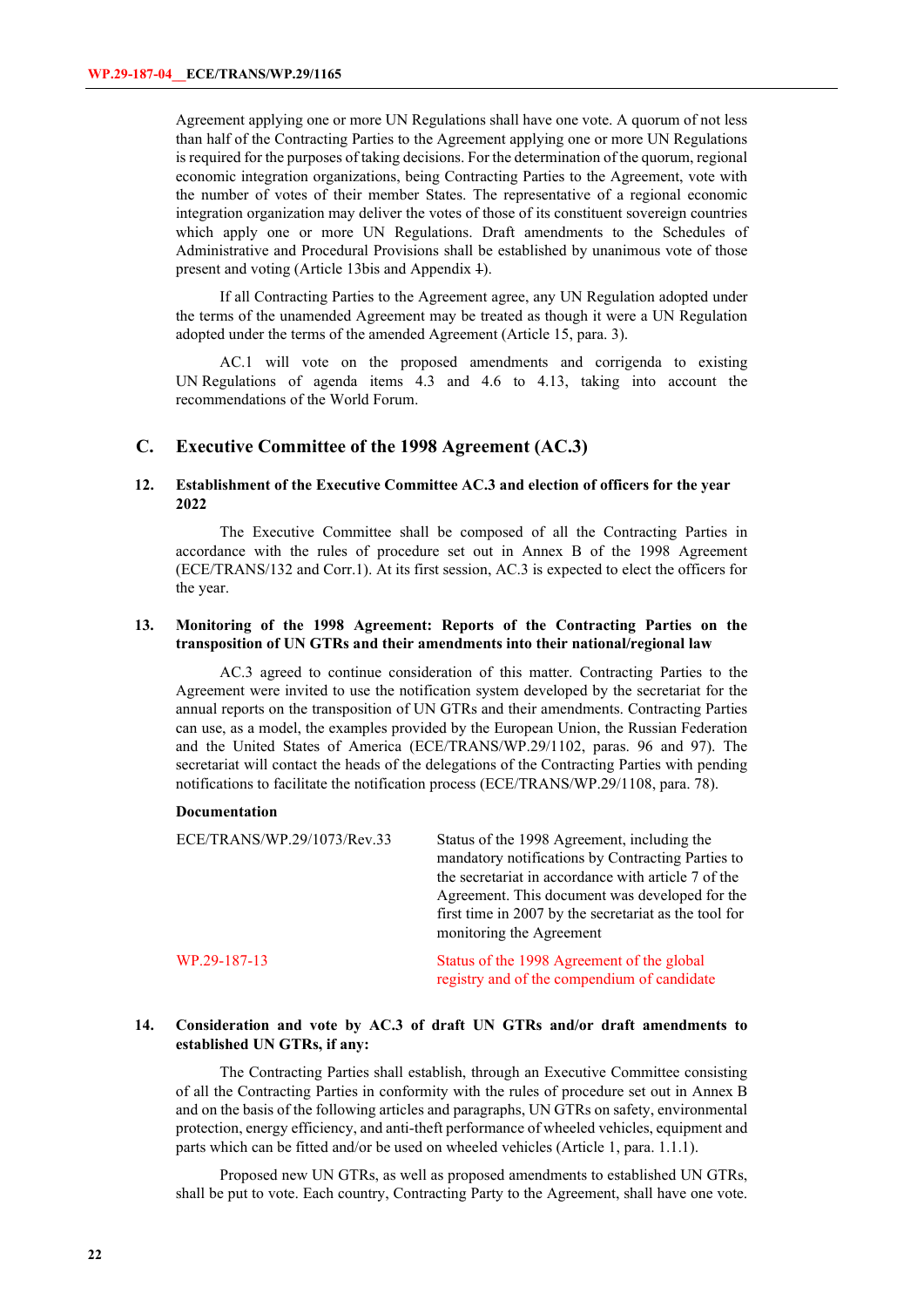A quorum consisting of not less than one-half of the Contracting Parties to the Agreement is required for the purpose of taking decisions. For determining the quorum, regional economic integration organizations and its member States being Contracting Parties to the Agreement shall be counted as one Contracting Party. The representative of a regional economic integration organization may deliver the votes of its constituent sovereign countries that are Contracting Parties to the Agreement (Annex B, Articles 3 and 5). New draft UN GTRs, as well as draft amendments to established UN GTRs, shall be established by a consensus vote of the Contracting Parties to the Agreement present and voting (Annex B, Article 7.2.).

*14.1. Proposal for a new UN GTR, if any:*

| 14.1.1. | ECE/TRANS/WP.29/2022/106                           | Proposal for a new UN GTR on durability of<br>pollution-control devices for two- and three-<br>wheelers.                                             |
|---------|----------------------------------------------------|------------------------------------------------------------------------------------------------------------------------------------------------------|
|         |                                                    | (ECE/TRANS/WP.29/GRPE/85, para. 52., based<br>on ECE/TRANS/WP.29/GRPE/2022/7, as<br>amended by GRPE-85-39 as reproduced in<br>Addendum 3             |
|         | ECE/TRANS/WP.29/2022/107                           | Proposal for a technical report on the<br>development of a new UN GTR on durability of<br>pollution-control devices for two- and three-<br>wheelers. |
|         |                                                    | (ECE/TRANS/WP.29/GRPE/85, para. 52.)                                                                                                                 |
| 14.2.   | <i>Proposal for amendments</i> to a UN GTR, if any |                                                                                                                                                      |
| 14.2.1. | ECE/TRANS/WP.29/2022/108                           | Proposal for a new Amendment 5 to UN GTR No.                                                                                                         |

- 14.2.1. ECE/TRANS/WP.29/2022/108 Proposal for a new Amendment 5 to UN GTR No. 2 (World-wide Motorcycle emissions Test Cycle (WMTC)) (ECE/TRANS/WP.29/GRPE/85, para. 50., based on ECE/TRANS/WP.29/GRPE/2022/6 as amended by GRPE-85-38 as reproduced in Addendum 2 ECE/TRANS/WP.29/2022/109 Proposal for a technical report on the development of a new Amendment 5 to UN GTR No. 2 (Worldwide Motorcycle emissions Test Cycle (WMTC)) (ECE/TRANS/WP.29/GRPE/85, para. 50.)
	- *14.3. Proposal for amendments to the Mutual Resolutions of the 1958 and the 1998 Agreement, if any*
	- *14.4. Proposal for new Mutual Resolutions of the 1958 and the 1998 Agreement, if any*

## **15. Consideration of technical UN Regulations to be listed in the Compendium of Candidates for UN GTRs, if any**

The Executive Committee should, at the request of any Contracting Party, vote on the listing in the Compendium of Candidates of any national or regional technical regulation, in accordance with the procedure set up in paragraph 7 of Annex B to the Agreement (ECE/TRANS/132 and Corr.1). A quorum consisting of not less than one-half of the Contracting Parties to the Agreement is required for the purpose of taking a vote (Annex B, Article 5).

### **16. Guidance, by consensus decision, on those elements of draft UN GTRs that have not been resolved by the Working Parties subsidiary to the World Forum, if any**

WP.29 and AC.3 agreed to give guidance by consensus on pending issues of the draft UN GTRs and to its amendments to which the corresponding Working Party has been unable to find a solution (ECE/TRANS/WP.29/1085, para. 78).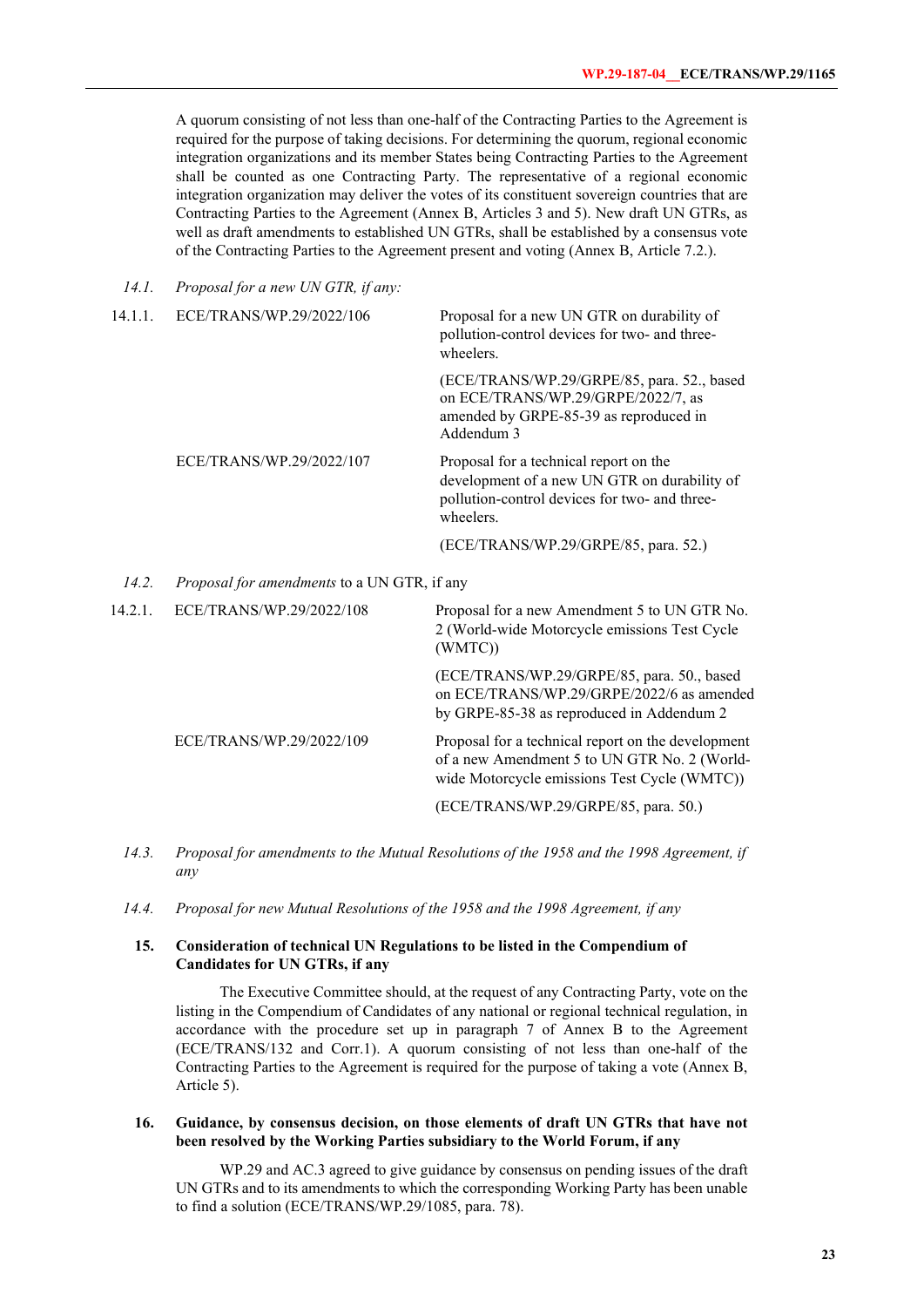## **17. Progress on the development of new UN GTRs and of amendments to established UN GTRs:**

The Executive Committee may wish to review the work progress of the Working Parties subsidiary to the World Forum on proposals for new UN GTRs and on the development of established UN GTRs listed in the programme of work (ECE/TRANS/WP.29/1106, paras. 95-106 and Annex IV). Only the documents of the provisional agenda that are not in brackets require consideration and possible adoption by AC.3. The documents of the provisional agenda in brackets are mentioned as reference documents and, therefore, do not require consideration by the Executive Committee (AC.3).

 *17.1. UN GTR No. 2 (Worldwide Motorcycle emission Test Cycle (WMTC))* 

| <b>Documentation</b> |  |
|----------------------|--|
|----------------------|--|

|       | (ECE/TRANS/WP.29/AC.3/36/Rev.1)   | Authorization to develop amendments to UN<br>GTR No. 2 and to develop new global technical<br>regulations and UN Regulations in the area of<br>Environmental and Propulsion unit Performance<br>Requirements |
|-------|-----------------------------------|--------------------------------------------------------------------------------------------------------------------------------------------------------------------------------------------------------------|
|       | (ECE/TRANS/WP.29/AC.3/36)         | Authorization to develop amendments to UN<br>GTR No. 2 (EPPR) for light vehicles                                                                                                                             |
| 17.2. | UN GTR No. 3 (Motorcycle braking) |                                                                                                                                                                                                              |
|       | <b>Documentation</b>              |                                                                                                                                                                                                              |
|       | ECE/TRANS/WP.29/2022/47/Rev.1     | Authorization to develop amendment 4 to UN<br>GTR No. 3 (Motorcycle braking)                                                                                                                                 |

*17.3. UN GTR No. 8 (Electronic stability control systems (ESC))*

### **Documentation**

ECE/TRANS/WP.29/AC.3/56

Authorization to develop amendments to UN GTR No. 8

(ECE/TRANS/WP.29/2020/99)

*17.4. UN GTR No. 9 (Pedestrian safety)*

#### **Documentation**

| (ECE/TRANS/WP.29/AC.3/45)       | Proposal for authorization to develop amendment                                                               |  |
|---------------------------------|---------------------------------------------------------------------------------------------------------------|--|
| (ECE/TRANS/WP.29/AC.3/45/Rev.1) | 4 to UN GTR No. 9                                                                                             |  |
| ECE/TRANS/WP.29/2018/162        | Terms of reference of the Informal Working<br>Group on Deployable Pedestrian Protection<br>Systems (IWG-DPPS) |  |
| (ECE/TRANS/WP.29/AC.3/31)       | Revised Authorization to develop amendments to                                                                |  |
| ECE/TRANS/WP.29/AC.3/31/Rev.1   | UN GTR No. 9 (Pedestrian safety): Clarification<br>of the text of Phases 1 and 2 to avoid                     |  |
| (ECE/TRANS/WP.29/2021/83)       | misinterpretation                                                                                             |  |
| (ECE/TRANS/WP.29/GRSP/2012/2)   | Proposal for Amendment 3 to UN GTR No. 9<br>(Pedestrian safety)                                               |  |
| (ECE/TRANS/WP.29/GRSP/2014/5)   | First report on Amendment 3 to UN GTR No. 9<br>(Pedestrian safety)                                            |  |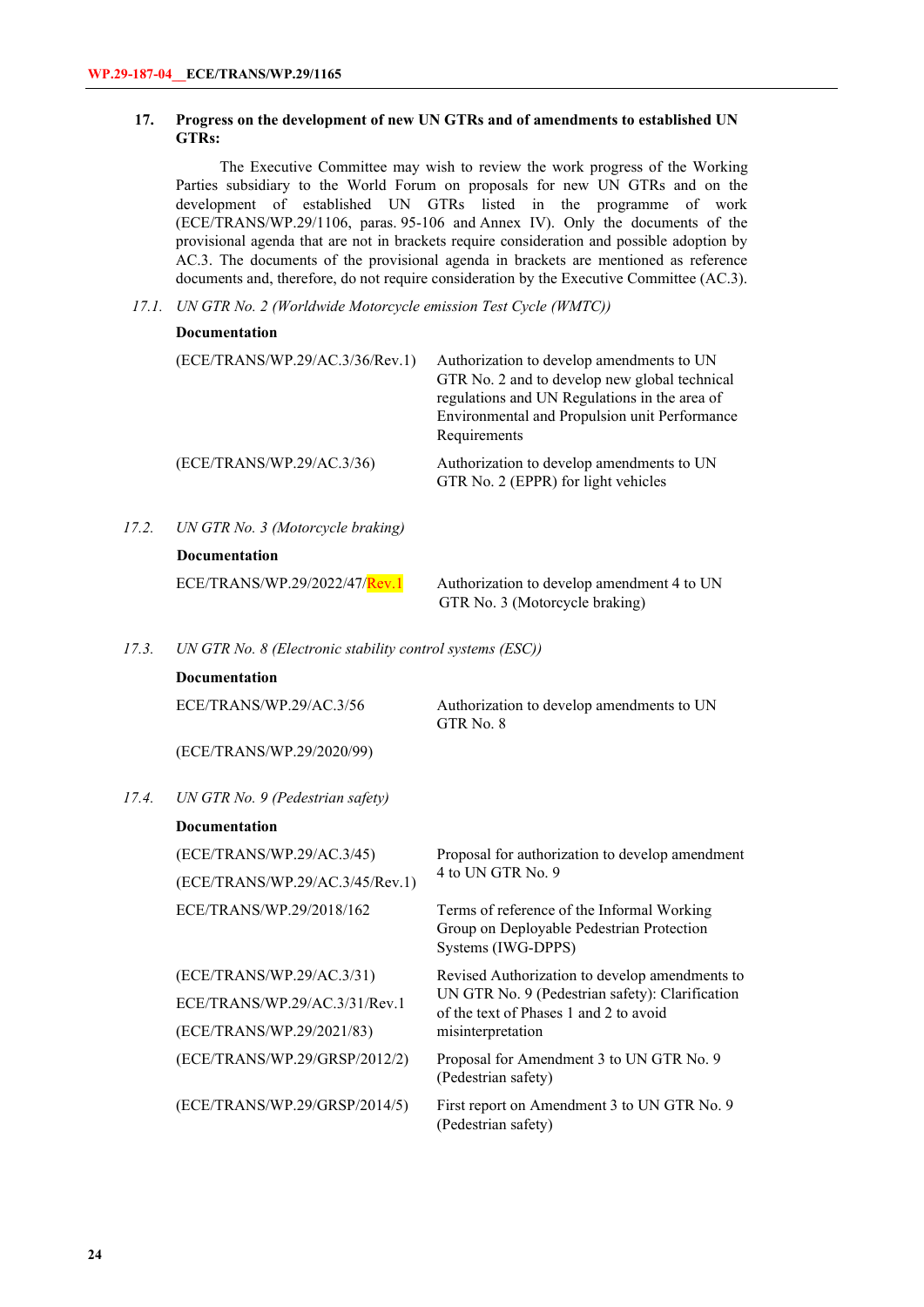*17.5. UN GTR No. 13 (Hydrogen and Fuel Cell Vehicles (HFCV) – Phase 2)*

| Documentation                                                                       |                                                                      |
|-------------------------------------------------------------------------------------|----------------------------------------------------------------------|
| ECE/TRANS/WP.29/AC.3/49                                                             | Authorization to develop Phase 2 of the UN GTR                       |
| UN GTR No. 15 (Worldwide harmonized Light vehicle Test Procedures (WLTP) - Phase 2) |                                                                      |
| <b>Documentation</b>                                                                |                                                                      |
| (ECE/TRANS/WP.29/AC.3/39)                                                           | Authorization to develop Phase 1(b) of the UN<br><b>GTR</b>          |
| ECE/TRANS/WP.29/AC.3/44                                                             | Authorization to develop Phase 2 of the UN GTR                       |
| UN GTR No. 16 $(Tyres)$                                                             |                                                                      |
| <b>Documentation</b>                                                                |                                                                      |
| (ECE/TRANS/WP.29/AC.3/48)                                                           | Authorization to develop amendment 2 to the UN<br>GTR No. 16 (Tyres) |
| ECE/TRANS/WP.29/AC.3/48/Rev.1                                                       |                                                                      |
| UN GTR No. 20 (Electric Vehicles Safety (EVS))                                      |                                                                      |
| Documentation                                                                       |                                                                      |
| ECE/TRANS/WP.29/AC.3/50/Corr.1                                                      | Authorization to develop Phase 2 of the UN GTR                       |
| (ECE/TRANS/WP.29/AC.3/50)                                                           |                                                                      |
|                                                                                     |                                                                      |

*17.9. UN GTR No. 21 (Determination of electrified vehicle power (Electric vehicles and the environment))*

| <b>Documentation</b>      |                                                                                                                                                                                                                     |
|---------------------------|---------------------------------------------------------------------------------------------------------------------------------------------------------------------------------------------------------------------|
| ECE/TRANS/WP.29/AC.3/46   | Authorization to develop amendments to UN<br>GTR No. 15 (Worldwide harmonized Light<br>vehicle Test Procedures (WLTP) and continue<br>certain research items on environmental<br>requirements for electric vehicles |
| (ECE/TRANS/WP.29/2014/81) | Electric Vehicle Regulatory Reference Guide                                                                                                                                                                         |
| (ECE/TRANS/WP.29/AC.3/40) | Authorization to conduct research and develop<br>new regulations on environmental requirements<br>for electric vehicles                                                                                             |
| (ECE/TRANS/WP.29/AC.3/32) | Authorization to establish an informal working<br>group to develop a regulatory reference guide on<br>electric vehicle technologies                                                                                 |
| ECE/TRANS/WP.29/AC.3/53   | Authorization to develop a new UN GTR on<br>determination of electrified vehicle power                                                                                                                              |
| (ECE/TRANS/WP.29/2019/33) |                                                                                                                                                                                                                     |

*17.10. Draft UN GTR on Quiet Road Transport Vehicles (QRTV)*

## **Documentation**

(ECE/TRANS/WP.29/AC.3/33) Authorization to develop the UN GTR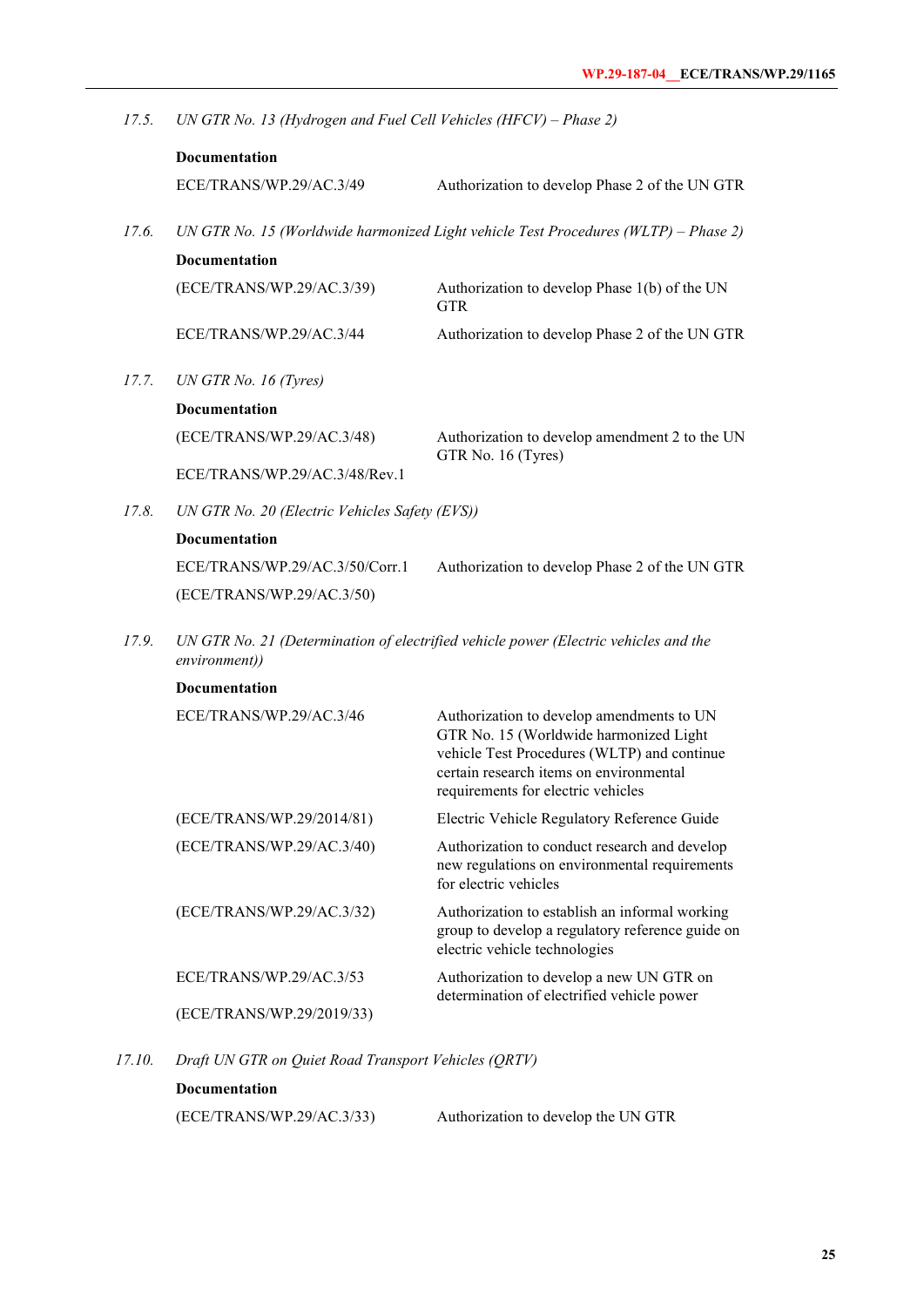*17.11. Draft UN GTR on Global Real Driving Emissions (GRDE)*

| Documentation                 |                                                                                                                           |
|-------------------------------|---------------------------------------------------------------------------------------------------------------------------|
| (ECE/TRANS/WP.29/AC.3/51)     | Authorization to develop the UN GTR on Global<br><b>Real Driving Emissions</b>                                            |
| ECE/TRANS/WP.29/AC.3/54/Rev.1 | Revised authorization to develop a UN GTR on<br>Global Real Driving Emissions (RDE).                                      |
| (ECE/TRANS/WP.29/2021/149)    | (ECE/TRANS/WP.29/GRPE/83, para. 18., based<br>on GRPE-83-32 and modified during the session,<br>as amended by Annex VIII) |

*17.12. UN GTR No. 22 on in-vehicle battery durability (Electric vehicles and the environment)*

| <b>Documentation</b>      |                                              |
|---------------------------|----------------------------------------------|
| ECE/TRANS/WP.29/AC.3/57   | Authorization to develop a new UN GTR on in- |
| (ECE/TRANS/WP.29/2020/96) | vehicle battery durability                   |

*17.13. Proposal for a draft UN GTR durability of after treatment devices for two- and threewheeled motor vehicles (Environmental and Propulsion Performance Requirements of L category vehicles)*

#### **Documentation**

| ECE/TRANS/WP.29/AC.3/58   | Authorization to develop a new UN GTR on                                            |
|---------------------------|-------------------------------------------------------------------------------------|
| (ECE/TRANS/WP.29/2021/81) | durability of after treatment devices for two- and<br>three- wheeled motor vehicles |

*17.14. Proposal for a draft UN GTR on brake particulate emissions*

| Documentation              |                                                                                      |
|----------------------------|--------------------------------------------------------------------------------------|
| ECE/TRANS/WP.29/AC.3/59    | Request for authorization to develop a new UN<br>GTR on brake particulate emissions. |
| (ECE/TRANS/WP.29/2021/150) | (ECE/TRANS/WP.29/GRPE/83, para. 36., based<br>on GRPE-83-11 as amended by Annex XII) |

### **18. Items on which the exchange of views and data should continue or begin:**

AC.3 will be informed about the development of the other priorities included in the programme of work (ECE/TRANS/WP.29/1106, paras. 107-115 and Annex IV).

- *18.1. Event Data Recorder (EDR)*
	- **19. Other business**

## **D. Administrative Committee of the 1997 Agreement (AC.4)**

## **20. Establishment of the Committee AC.4 and election of officers for the year 2022**

The Administrative Committee (AC.4) should be convened if the Contracting Parties to the Agreement so require for adopting decisions regarding the Agreement and or the UN Rules annexed to it. AC.4 shall be composed of all the Contracting Parties in accordance with the rules of procedure set out in Appendix 1 of the 1997 Agreement (ECE/RCTE/CONF/4). A quorum consisting of not less than one-half of the Contracting Parties is required for the purposes of taking decisions (Article 5 of Appendix 1 to the Agreement). At its first session, AC.4 should elect the officials for the year.